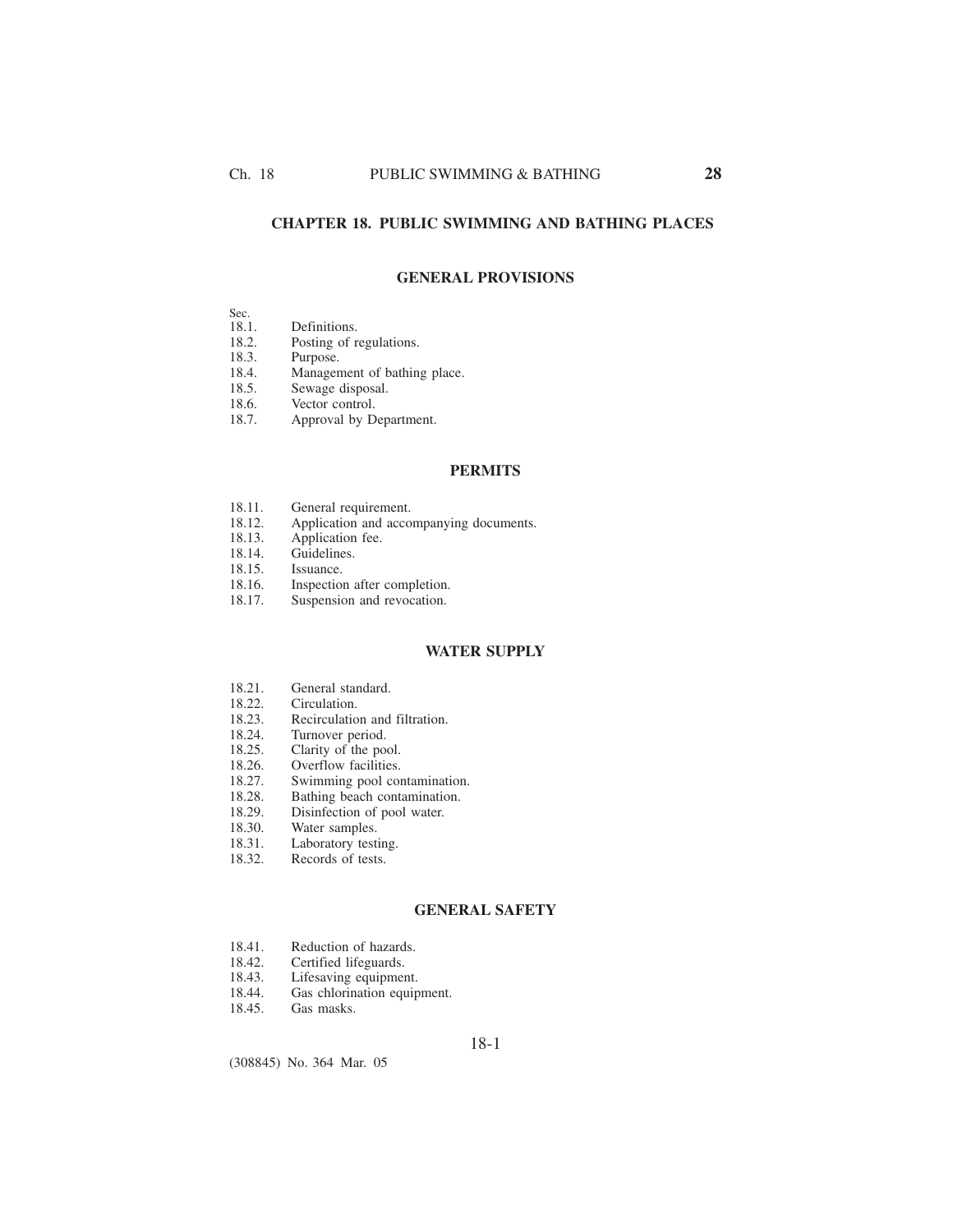# **28** LOCAL HEALTH Pt. II

# **HYGIENE**

- 18.51. General.<br>18.52. Employe
- 18.52. Employe health.<br>18.53. Bather health.
- 18.53. Bather health.<br>18.54. Bathing suits
- Bathing suits and towels.<br>Food.
- 18.55.<br>18.56.
- Water.

# **BATHER PREPARATION FACILITIES**

- 18.61. Requirement.<br>18.62. Dressing and
- 18.62. Dressing and toilet facilities.<br>18.63. Construction and sanitation.
- Construction and sanitation.
- 18.64. Walls and floors.<br>18.65. Lighting.
- 18.65. Lighting.<br>18.66. Ventilatio
- Ventilation and heating.

# **UNSAFE CONNECTIONS**

- 18.71. Plumbing.<br>18.72. Cross com
- Cross connections.
- 18.73. Backflow prevention.

### **ELECTRICAL SAFETY**

- 18.81. General requirements.<br>18.82. Underwater lights.
- 18.82. Underwater lights.<br>18.83. Wiring.
- 18.83. Wiring.<br>18.84. Distribu
- 18.84. Distribution centers.<br>18.85. Overhead conductors
- 
- 18.85. Overhead conductors.<br>18.86. Grounding requirement 18.86. Grounding requirements.<br>18.87. Location of equipment.
- 18.87. Location of equipment.<br>18.88. Inspection of installation
- Inspection of installations.

# **GARBAGE AND REFUSE**

- 18.91. Collection.<br>18.92. Storage.
- 18.92. Storage.<br>18.93. Disposal
- 18.93. Disposal.<br>18.94. Cleaning
- Cleaning of area.

### **Authority**

The provisions of this Chapter 18 issued under the Public Bathing Law (35 P. S. §§ 672—680d); and section 1920-A of The Administrative Code of 1929 (71 P. S. § 510-20), unless otherwise noted.

18-2

(308846) No. 364 Mar. 05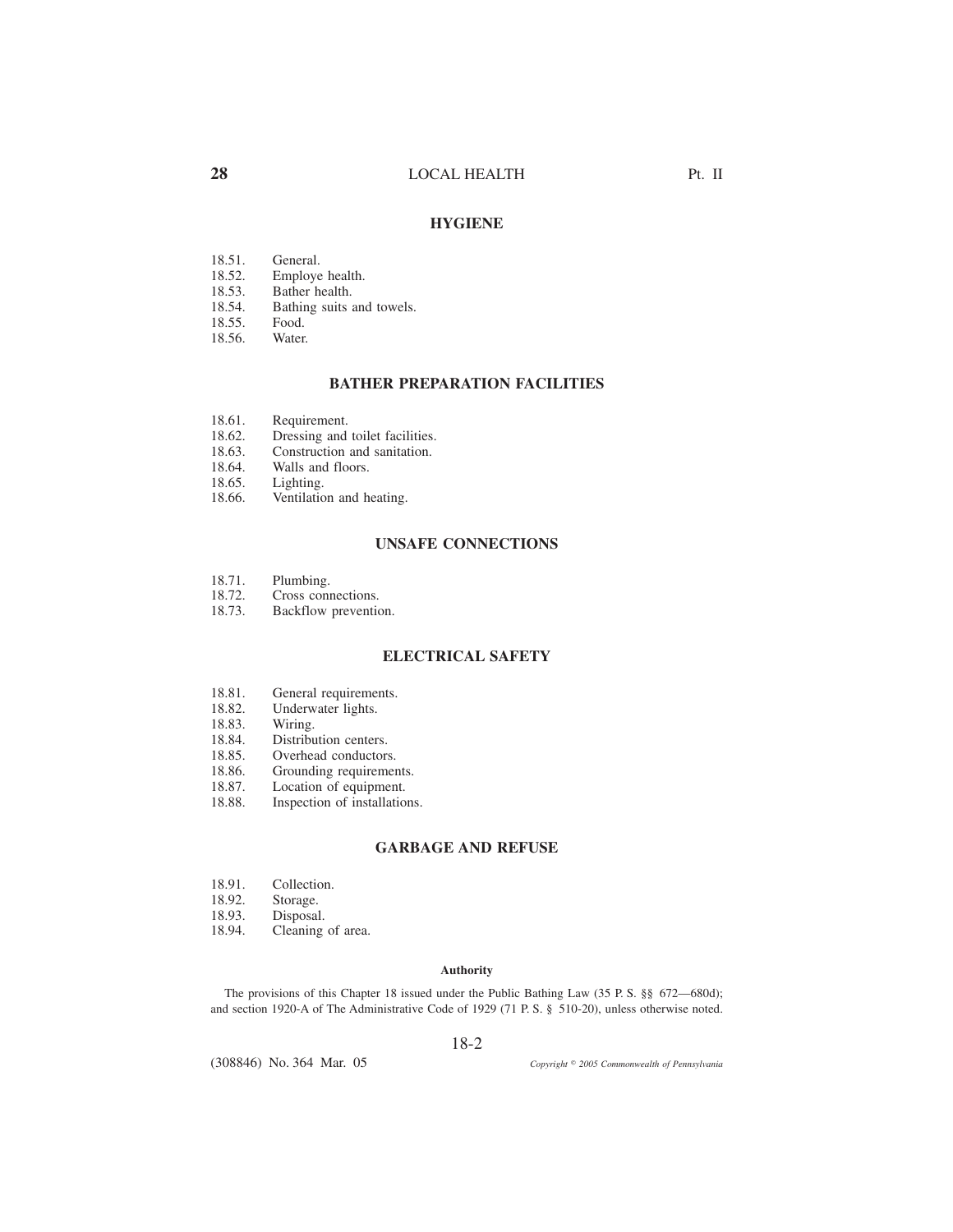The provisions of this Chapter 18 adopted September 18, 1971, effective September 18, 1971, 1 Pa.B. 1921; renumbered from 25 Pa. Code Chapter 193, June 7, 1996, effective June 8, 1996, 26 Pa.B. 2707, unless otherwise noted. Immediately preceding text appears at serial pages (109693) to (109707).

#### **Cross References**

This chapter cited in 25 Pa. Code § 171.16 (relating to bathing places); 28 Pa. Code § 17.112 (relating to minimum program activities); 55 Pa. Code § 3270.115 (relating to water activity); and 55 Pa. Code § 3280.115 (relating to water activity).

## **GENERAL PROVISIONS**

# **§ 18.1. Definitions.**

The following words and terms, when used in this chapter, have the following meanings, unless the context clearly indicates otherwise:

*Air gap*—The unobstructed vertical distance through the free atmosphere between the lowest opening from a pipe or faucet supplying water to a tank, plumbing fixture or other device and the flood level rim of the receptacle.

*Backflow*—The flow of water or other liquids, mixtures or substances into the distributing pipes of a potable supply of water from a source other than the approved source.

*Bather*—A person using a recreational swimming establishment in the water or adjoining deck area for the purpose of swimming, water sports or other recreational activity.

*Bather load*—The total number of bathers in a recreational swimming establishment.

*Bathing beach*—A body of natural water, impounded or flowing, of a size in relation to the bathing load that the quality and quantity, confined or flowing, need be neither mechanically controlled for the purpose of purification nor contained in an impervious structure.

*Certified lifeguard*—An individual who has a current certificate in lifeguarding, issued by a lifeguard certifying authority, as recognized by the Department of Health in a notice published yearly in the *Pennsylvania Bulletin*.

*Cross connection*—A physical connection or arrangement between two otherwise separate piping systems, one of which contains potable water and the other steam, gas, a chemical or water of unknown or questionable safety, whereby there may be a flow from one system to the other, the direction depending on the pressure differential between the two systems.

*Department*—The Department of Health of the Commonwealth.

*Garbage*—Putrescible wastes, except sewage and body waste, including animal and vegetable offal.

*Local health department*—Each county department of health under the Local Health Administration Law (16 P. S. §§ 12001—12028), and each department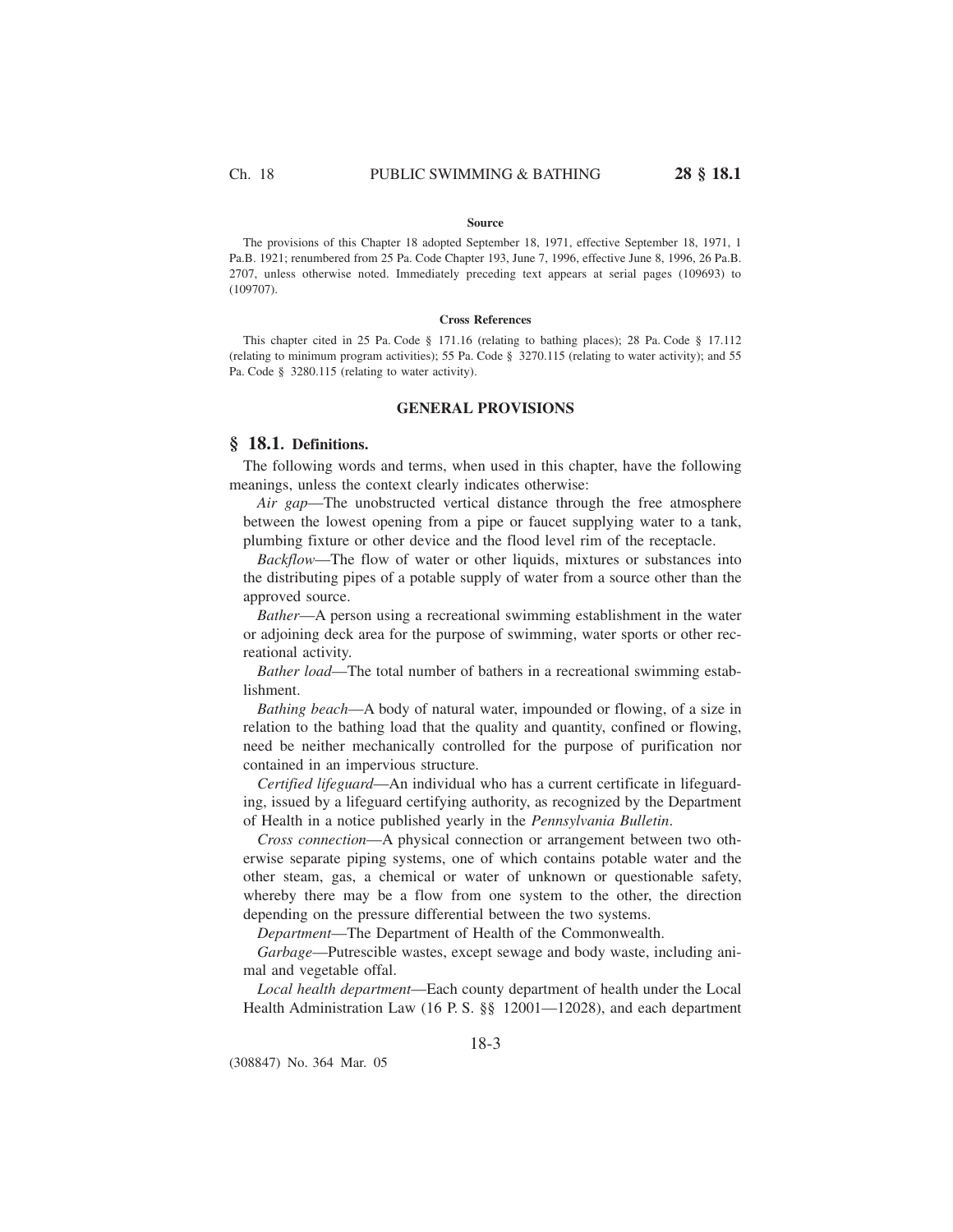of health in a municipality approved for a Commonwealth grant to provide local health services under section 25 of the Local Health Administration Law (16 P. S. § 12025).

*Maximum bather load*—The maximum number of bathers that the recreational swimming establishment is designed to accommodate, as defined in the plans and specifications submitted as part of the permit application using the guidelines set forth in the Department's publication, *Public Bathing Place Manual*.

*National Electrical Code*—The National Electrical Code published by the National Fire Protection Association, 470 Atlantic Avenue, Boston, Massachusetts 02210.

*Person*—An individual, partnership, corporation, association, municipality, county, authority, the Commonwealth or other private or public entity.

*Public bathing place*—An outdoor or indoor place used for amateur, professional or recreative swimming or bathing whether or not a fee is charged for admission or for the use of the place, exclusive of a bathing place at a private, single-family residence which is used solely by the owner of the residence, his family and their personal guests.

*Recreational swimming establishment*—A facility that is designed, constructed or designated for use by individuals for the primary purpose of swimming, if a fee is charged for admission.

(i) The term includes swimming pools, water rides, wave pools and swimming beaches and other outdoor swimming facilities.

(ii) The term excludes those facilities owned by condominiums, other property owner associations, rental arrangements that include three or more families or social units, hotels or motels, campgrounds, private clubs and private organizations which do not provide access to the general public, swimming facilities used exclusively for hydrotherapy and residential swimming facilities used solely by the owner of a residence, the owner's family and personal guests.

*Refuse*—Nonputrescible wastes generally regarded and classified as rubbish, trash, junk and similar designations which have been rejected by the owner or possessor thereof as useless or worthless to him.

*Rope and float line*—A continuous line, at least 1/4 inch in diameter, that is supported by buoys and attached to opposite sides of a swimming pool.

*Sewage*—A substance which contains the waste products or excrements or other discharges from the bodies of human beings or animals and a noxious or deleterious substance being harmful or inimical to the public health, or to animal or aquatic life, or to the use of water for domestic water supply or for recreation.

18-4

(308848) No. 364 Mar. 05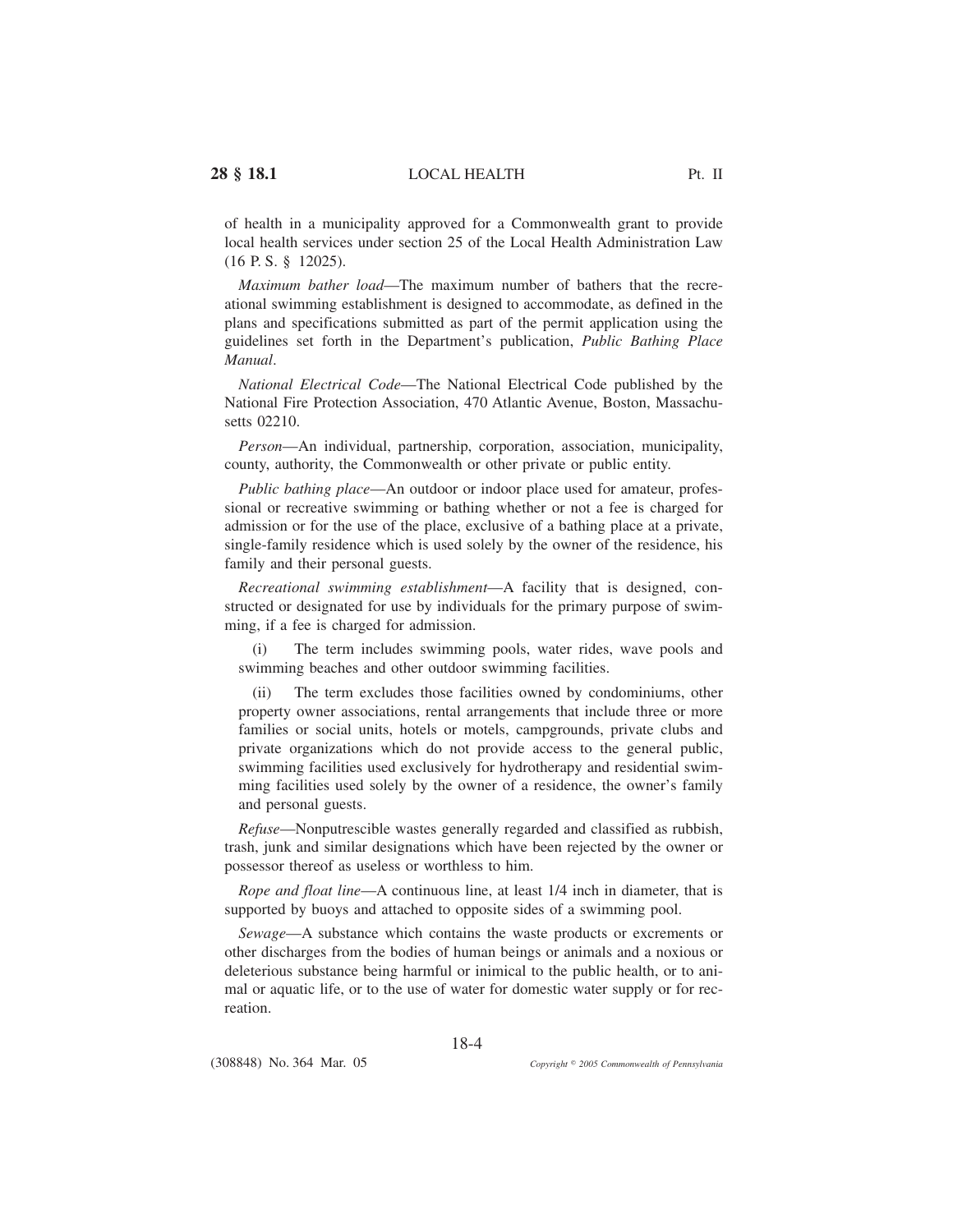*Sewerage system*—A community or individual system, whether publicly or privately owned, for the collection and disposal of sewage or industrial wastes of a liquid nature, including various devices for the treatment of sewage or industrial wastes.

*Source*—A well, spring, cistern, infiltration gallery, stream, reservoir, pond or lake from which, by any means, water is taken either intermittently or continuously for use by the public.

*Swimming pool*—A body of water of a size in relation to the bathing load that the quality and quantity of the water confined must be mechanically controlled for the purpose of purification and contained in an impervious structure.

*Turnover period*—The number of hours required to completely replenish the water in a pool, or recirculate a quantity of water equal to the capacity of the pool.

*Wading pool*—A body of water designed for use by children which is not deeper than 3 feet and of a size in relation to the bathing load that the quality and quantity of the water confined must be mechanically controlled for the purpose of purification and contained in an impervious structure.

*Waters of this Commonwealth*—Rivers, streams, creeks, rivulets, lakes, dammed water, ponds, springs and other bodies of surface and underground water, or parts thereof, whether natural or artificial, within or on the boundaries of this Commonwealth.

*Water supply*—A source or sources of water, as well as, water treatment, storage, transmission and distribution facilities.

#### **Authority**

The provisions of this §18.1 amended under the Public Bathing Law (35 P. S. §§ 672—680d); the Local Health Administration Law (16 P. S. §§ 12001—12028); and section 1920-A of The Administrative Code of 1929 (71 P. S. § 510-20).

#### **Source**

The provisions of this § 18.1 adopted September 18, 1971, effective September 18, 1971, 1 Pa.B. 1921; amended November 29, 1974, effective December 16, 1974, 4 Pa.B. 2453; amended April 29, 1977, effective May 16, 1977, 7 Pa.B. 1172; amended July 16, 2004, effective July 17, 2004, 34 Pa.B. 3695; amended December 30, 2004, effective January 1, 2005, 35 Pa.B. 14. Immediately preceding text appears at serial pages (304621) to (304623).

#### **§ 18.2. Posting of regulations.**

A copy of this chapter, as well as the Certificate for Bathing Place, shall be posted conspicuously at the public bathing place for the information of the public.

#### **Source**

The provisions of this § 18.2 adopted September 18, 1971, effective September 18, 1971, 1 Pa.B. 1921; amended November 29, 1974, effective December 16, 1974, 4 Pa.B. 2453. Immediately preceding text appears at serial page (4790).

(308849) No. 364 Mar. 05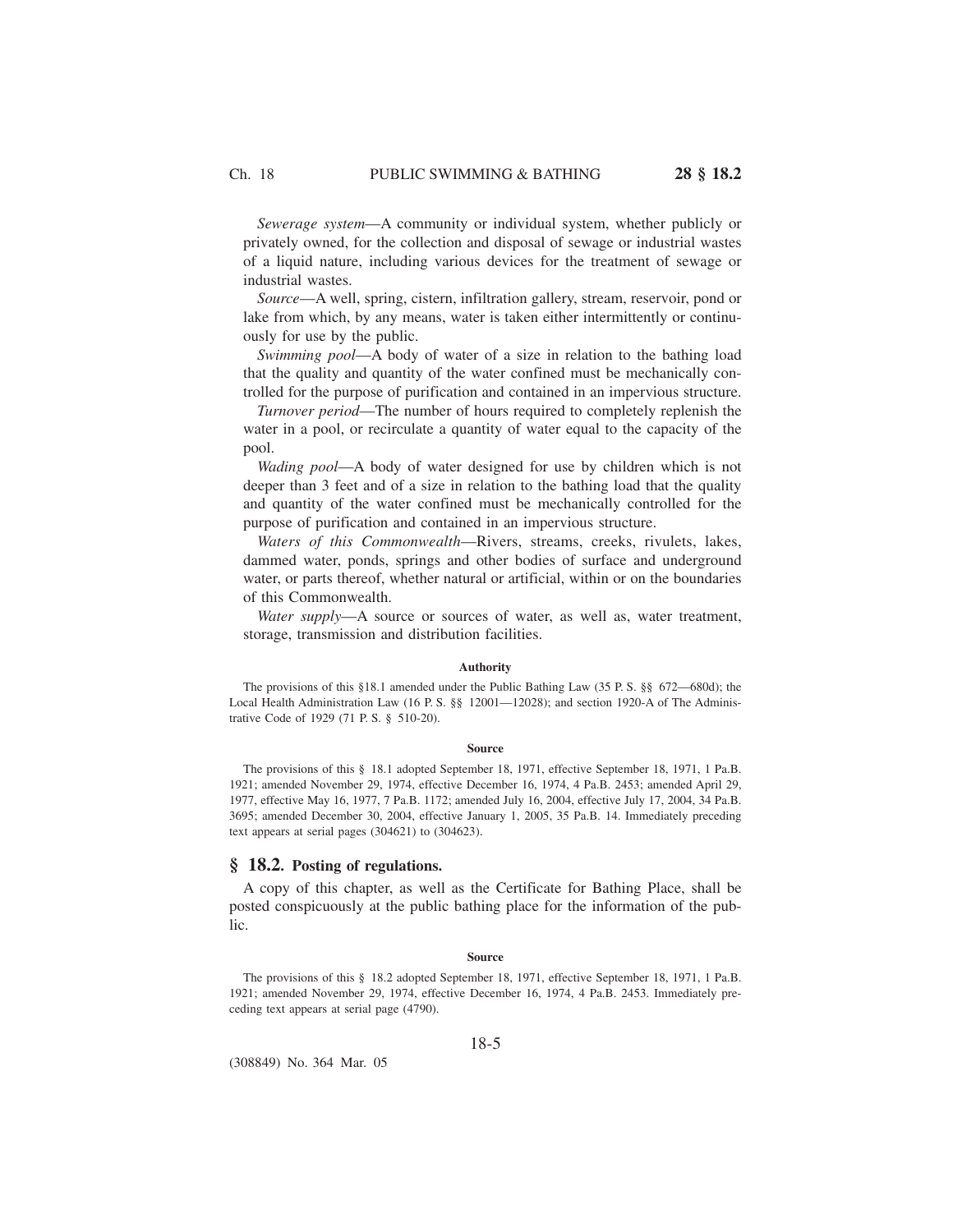The purpose of this chapter is to protect the public health through the proper design, operation and maintenance of public bathing places. The design shall be in accordance with sound engineering practice and shall protect the public health and safety.

**Source**

The provisions of this § 18.3 adopted September 18, 1971, effective September 18, 1971, 1 Pa.B. 1921; amended November 29, 1974, effective December 16, 1974, 4 Pa.B. 2453. Immediately preceding text appears at serial page (4790).

### **§ 18.4. Management of bathing place.**

(a) A capable manager or caretaker shall be in charge of public bathing places and shall be responsible for the proper maintenance and use of the public bathing place as provided in the Public Bathing Law (35 P. S. §§ 672—680d), the permit issued for the public bathing place and this chapter.

(b) The manager or caretaker shall be responsible for maintaining the public bathing place continually in good repair and in a clean, sanitary and healthful manner so that it does not constitute a menace to public health or promote immorality and is not a public nuisance.

#### **Source**

The provisions of this § 18.4 adopted September 18, 1971, effective September 18, 1971, 1 Pa.B. 1921; amended November 29, 1974, effective December 16, 1974, 4 Pa.B. 2453. Immediately preceding text appears at serial page (4790).

# **§ 18.5. Sewage disposal.**

(a) Sewerage systems serving public bathing places shall be approved by the Department. The approval will be based upon satisfactory compliance with Chapter 73 (relating to standards for onlot sewage disposal facilities) and The Clean Streams Law (35 P. S. §§ 691.1—691.1001).

(b) Discharge of filter backwash and other pool wastewater to the waters of this Commonwealth shall be approved in the permit.

#### **Source**

The provisions of this § 18.5 adopted September 18, 1971, effective September 18, 1971, 1 Pa.B. 1921; amended November 29, 1974, effective December 16, 1974, 4 Pa.B. 2453. Immediately preceding text appears at serial page (4790).

# **§ 18.6. Vector control.**

Adequate measures for the control of arthropods and rodents which the Department deems a public health hazard shall be taken in a manner satisfactory to the Department.

18-6

(308850) No. 364 Mar. 05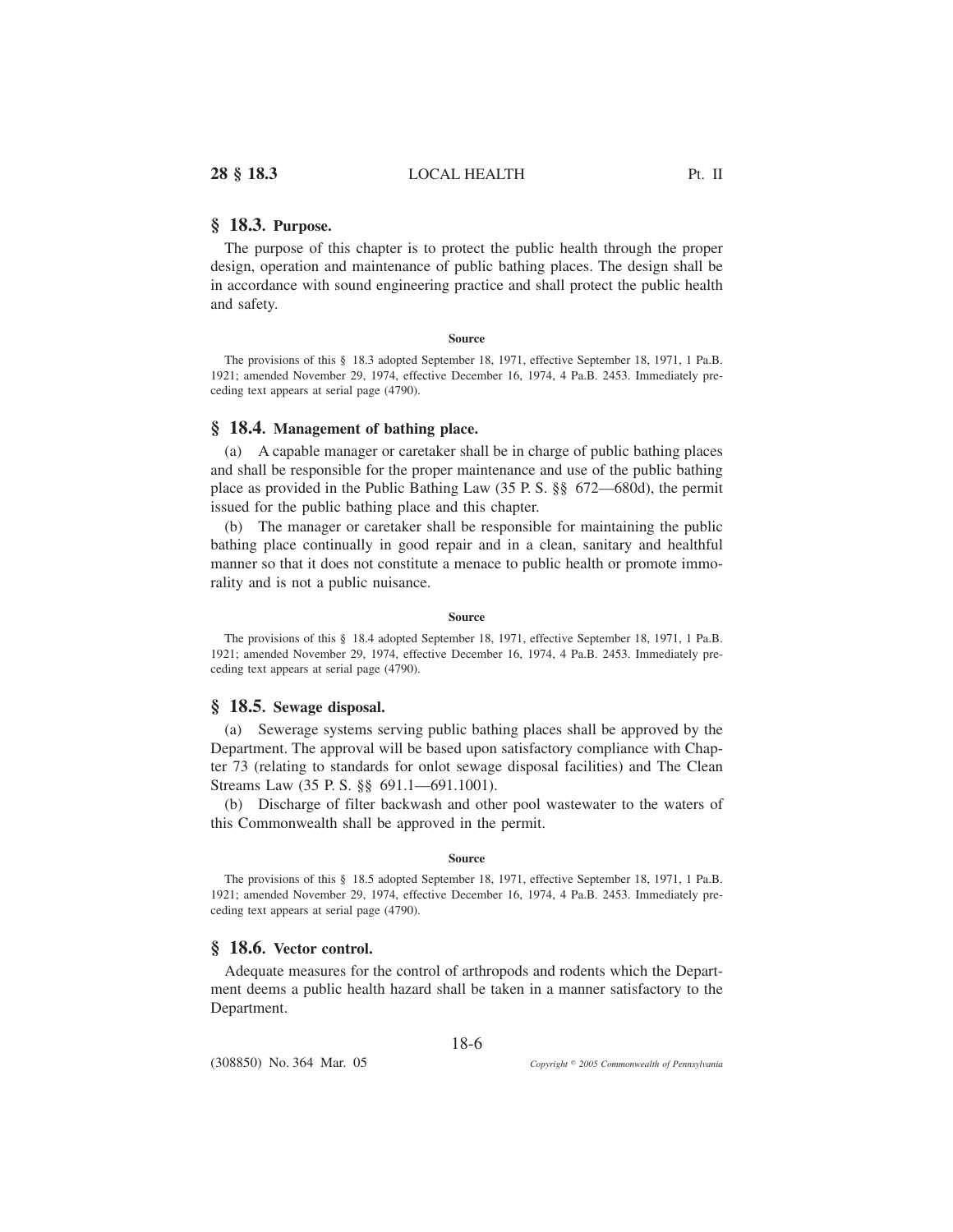The provisions of this § 18.6 adopted September 18, 1971, effective September 18, 1971, 1 Pa.B. 1921.

# **§ 18.7. Approval by Department.**

A deviation from approved plans or specifications affecting the safety of bathers, treatment process or quality of water shall be approved by the Department in writing before the changes are made. A treatment process or protective measure may not be added to, altered or discontinued without securing appropriate approval from the Department.

### **Source**

The provisions of this § 18.7 adopted September 18, 1971, effective September 18, 1971, 1 Pa.B. 1921.

# **PERMITS**

# **§ 18.11. General requirement.**

A permit shall be obtained from the Department prior to construction or operation of a public bathing place. When the ownership of the public bathing place changes or if the public bathing place is leased by the owner, it is the responsibility of the new owner or lessee to secure a permit issued in his name.

### **Source**

The provisions of this § 18.11 adopted September 18, 1971, effective September 18, 1971, 1 Pa.B. 1921; amended November 29, 1974, effective December 16, 1974, 4 Pa.B. 2453. Immediately preceding text appears at serial page (4791).

#### **Cross References**

This section cited in 28 Pa. Code § 18.14 (relating to guidelines).

(308851) No. 364 Mar. 05

18-6.1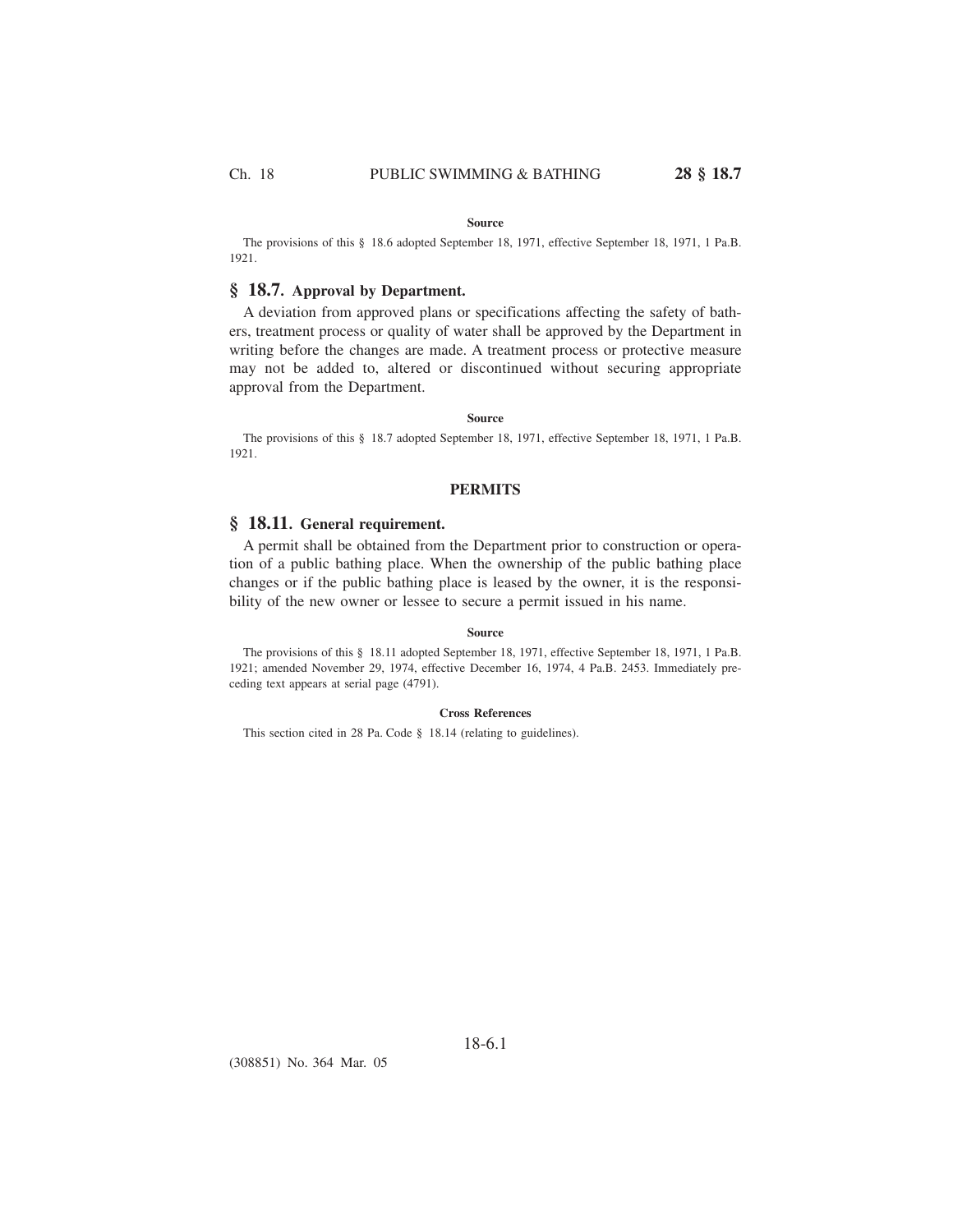(308852) No. 364 Mar. 05

*2005 Commonwealth of Pennsylvania*

# 18-6.2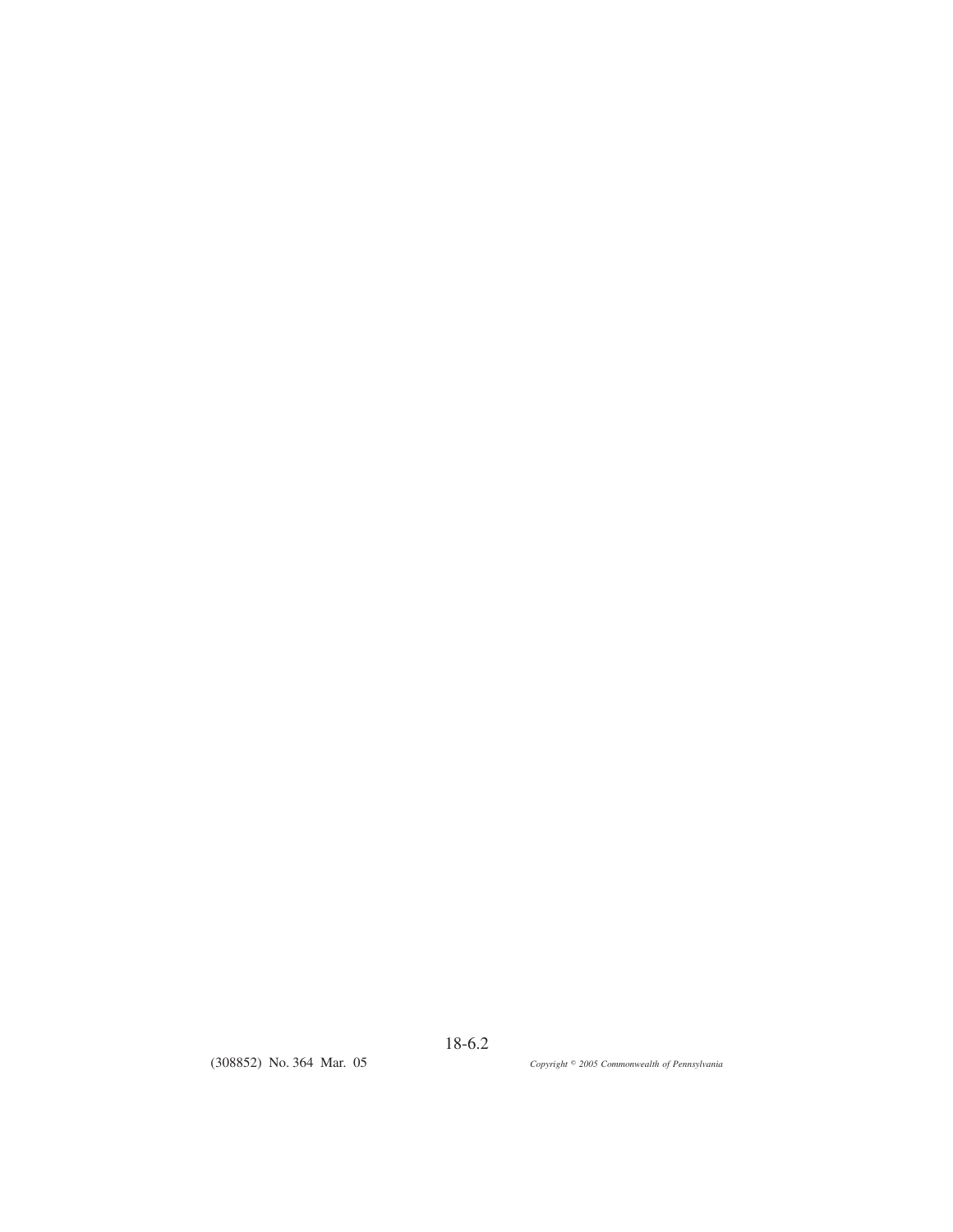### **§ 18.12. Application and accompanying documents.**

(a) The application for a permit shall be accompanied by the submission of plans, specifications, designer's report and other data which may be needed to enable the Department to determine compliance with its requirements.

(b) Drawings, specifications and the report of the designer submitted as part of the application shall be prepared by or under the supervision of a registered professional engineer or registered architect legally qualified to practice in this Commonwealth.

(c) The front cover or flyleaf of each set of drawings, of each copy of the designer's report, and of the specifications submitted shall bear the signature and the imprint of the seal of the registered engineer or architect by or under whom prepared. Each drawing shall bear an imprint or a legal facsimile of the seal.

### **Source**

The provisions of this § 18.12 adopted September 18, 1971, effective September 18, 1971, 1 Pa.B. 1921.

#### **Cross References**

This section cited in 28 Pa. Code § 18.14 (relating to guidelines).

# **§ 18.13. Application fee.**

Each application shall be accompanied by a fee of \$10 payable to the ''Commonwealth of Pennsylvania.''

### **Source**

The provisions of this § 18.13 adopted September 18, 1971, effective September 18, 1971, 1 Pa.B. 1921.

#### **Cross References**

This section cited in 28 Pa. Code § 18.14 (relating to guidelines).

# **§ 18.14. Guidelines.**

The Department's pamphlet, *Bathing Place Manual*, Bureau of Sanitary Engineering Publication No. 16, may be used as a guide for determining compliance with §§ 18.11—18.17 (relating to permits).

#### **Source**

The provisions of this § 18.14 adopted September 18, 1971, effective September 18, 1971, 1 Pa.B. 1921.

#### **Notes of Decisions**

Condominium swimming pools for private use by the residents are excluded from Department of Environmental Resources' permit requirements under the Public Bathing Law (35 P. S. §§ 672— 680d). *Nemacolin, Inc. v. Department of Environmental Resources*, 541 A.2d 811 (Pa. Cmwlth. 1988).

### 18-7

(304625) No. 358 Sep. 04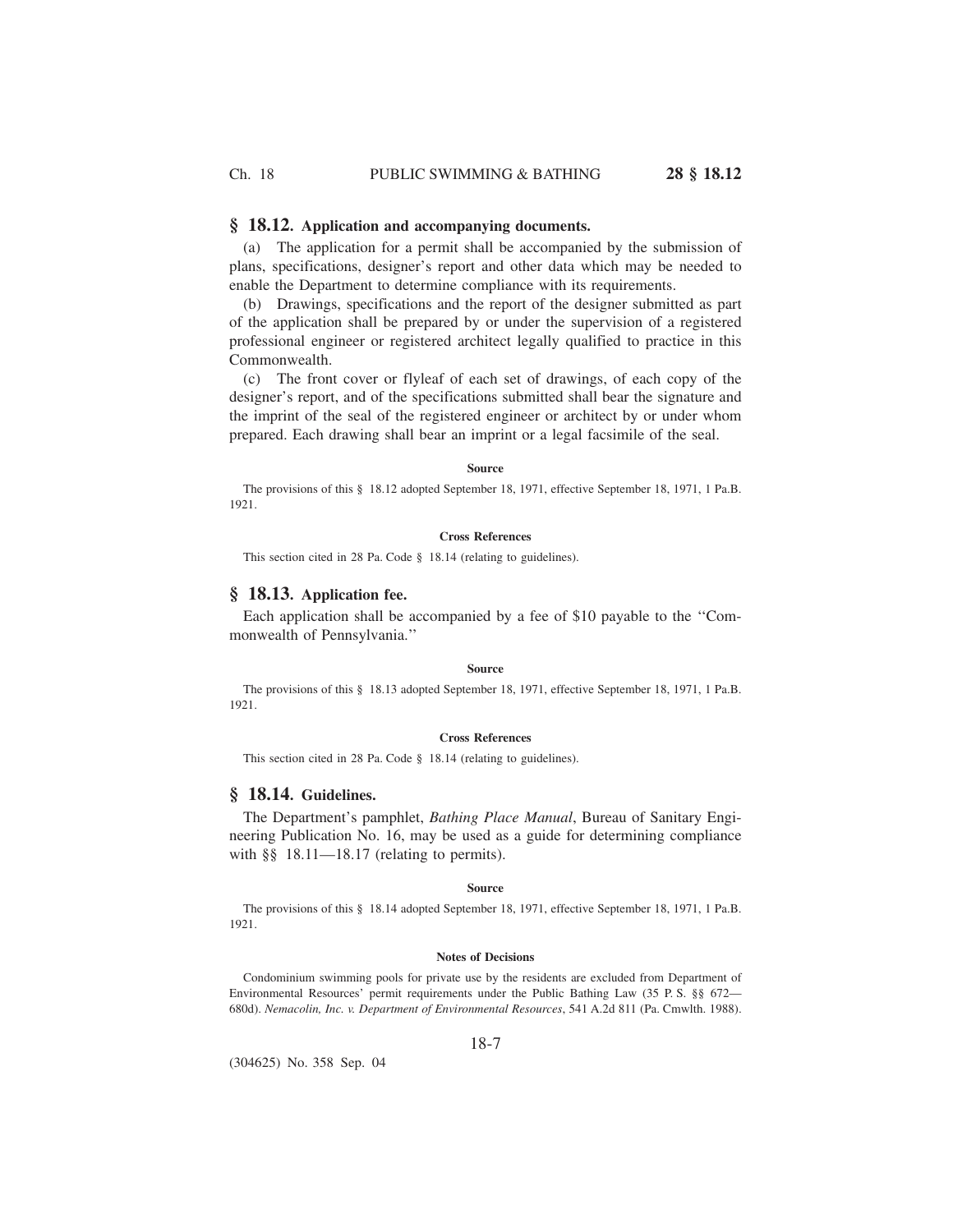# **28 § 18.15** LOCAL HEALTH Pt. II

# **§ 18.15. Issuance.**

Construction of public bathing places, additions and alterations may start only upon issuance and receipt of a permit and shall be in compliance with plans, designs and other data approved by the Department.

### **Source**

The provisions of this § 18.15 adopted September 18, 1971, effective September 18, 1971, 1 Pa.B. 1921.

#### **Cross References**

This section cited in 28 Pa. Code § 18.14 (relating to guidelines).

### **§ 18.16. Inspection after completion.**

The permittee shall notify the Department at the time of completion of the construction of the public bathing place to permit inspection before the public bathing place is placed in operation.

#### **Source**

The provisions of this § 18.16 adopted September 18, 1971, effective September 18, 1971, 1 Pa.B. 1921; amended November 29, 1974, effective December 16, 1974, 4 Pa.B. 2453. Immediately preceding text appears at serial page (4792).

### **Cross References**

This section cited in 28 Pa. Code § 18.14 (relating to guidelines).

# **§ 18.17. Suspension and revocation.**

A permit may be suspended or revoked for failure to comply with this chapter.

#### **Source**

The provisions of this § 18.17 adopted September 18, 1971, effective September 18, 1971, 1 Pa.B. 1921.

### **Cross References**

This section cited in 28 Pa. Code § 18.14 (relating to guidelines).

### **WATER SUPPLY**

# **§ 18.21. General standard.**

The water used at public bathing places for swimming or recreative bathing shall meet the bacteriological, chemical, physical and radiological standards of the Department.

#### **Source**

The provisions of this § 18.21 adopted September 18, 1971, effective September 18, 1971, 1 Pa.B. 1921; amended November 29, 1974, effective December 16, 1974, 4 Pa.B. 2453. Immediately preceding text appears at (4792).

18-8

(304626) No. 358 Sep. 04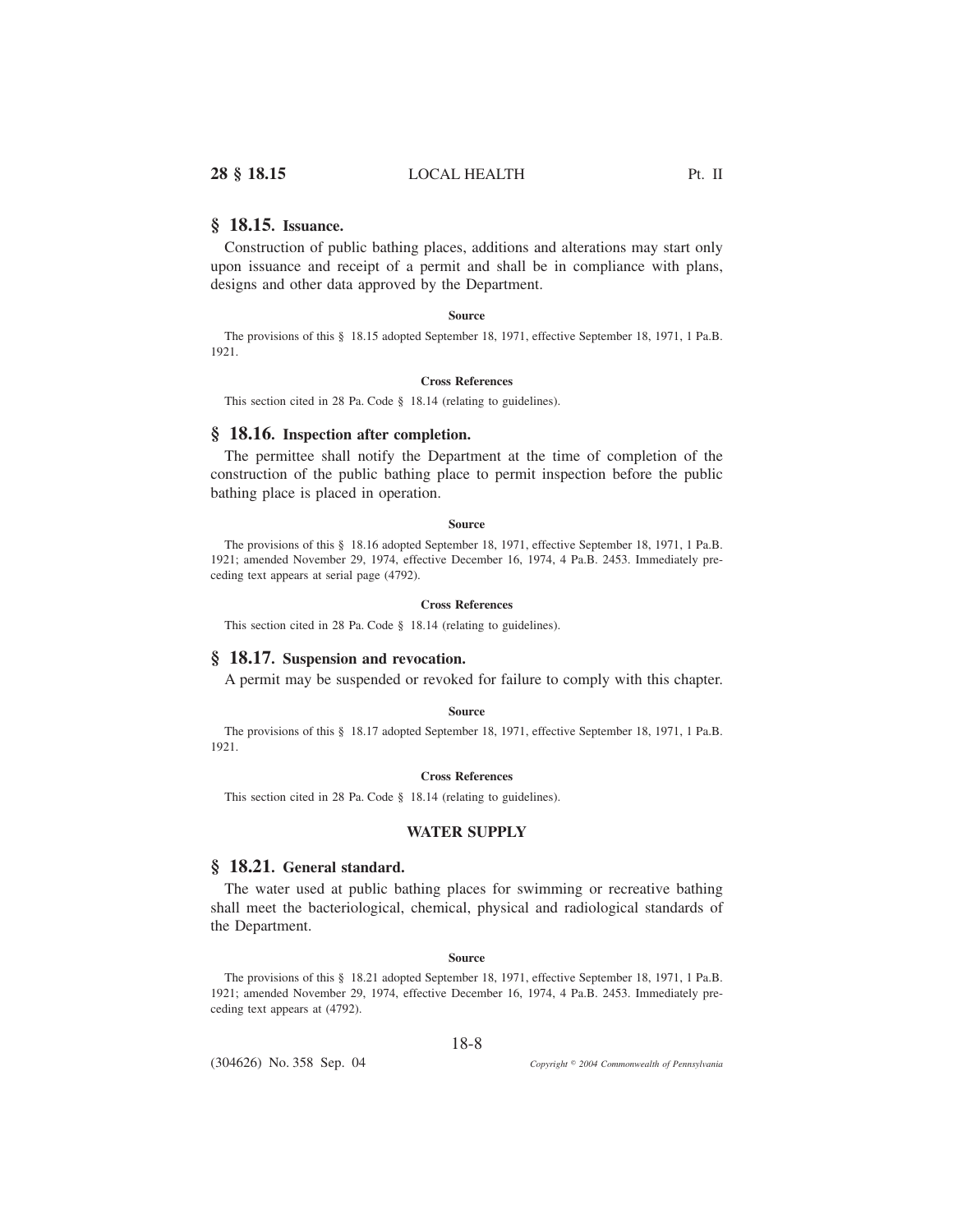# **§ 18.22. Circulation.**

Water shall be introduced to and withdrawn from the pool in a manner that provides uniform circulation and uniform disinfectant residual throughout the entire pool.

#### **Source**

The provisions of this § 18.22 adopted September 18, 1971, effective September 18, 1971, 1 Pa.B. 1921.

#### **Cross References**

This section cited in 28 Pa. Code § 18.23 (relating to recirculation and filtration).

# **§ 18.23. Recirculation and filtration.**

(a) A pool shall be provided with a recirculation and filtration system, except when there is a flow of water of the quality and quantity through the pool which at all times conforms to §§ 18.22—18.29.

(b) When sand or anthrafilt filters are used, equipment shall be provided capable of continuously adding with reasonable accurate dosage, coagulant ahead of the filters.

#### **Source**

The provisions of this § 18.23 adopted September 18, 1971, effective September 18, 1971, 1 Pa.B. 1921.

# **§ 18.24. Turnover period.**

The turnover period for wading pools may not be longer than 2 hours, and the turnover period for other types of pools may not be longer than 8 hours.

### **Source**

The provisions of this § 18.24 adopted September 18, 1971, effective September 18, 1971, 1 Pa.B. 1921.

#### **Cross References**

This section cited in 28 Pa. Code § 18.23 (relating to recirculation and filtration).

### **§ 18.25. Clarity of the pool.**

Water in the pool shall be sufficiently clear to permit a black disc, 6 inches in diameter on a white field, when placed on the bottom of the pool at the deepest point, to be clearly visible from the runway or deck around the deep area of the pool.

### **Source**

The provisions of this § 18.25 adopted September 18, 1971, effective September 18, 1971, 1 Pa.B. 1921.

18-9

(304627) No. 358 Sep. 04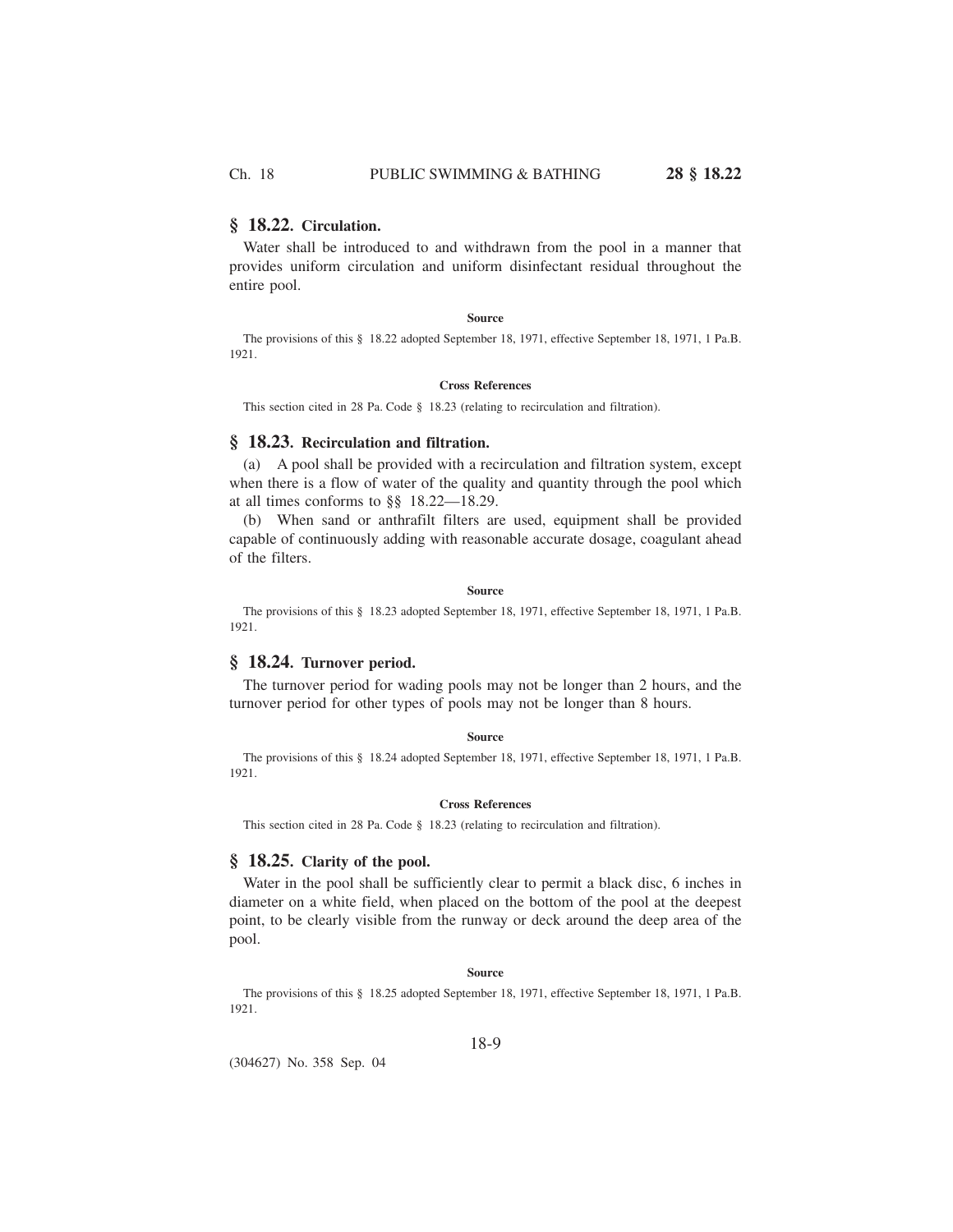# **28 § 18.26** LOCAL HEALTH Pt. II

#### **Cross References**

This section cited in 28 Pa. Code § 18.23 (relating to recirculation and filtration).

# **§ 18.26. Overflow facilities.**

Overflow facilities shall be provided and water levels in the pool maintained to effectively remove scum, debris or other floating matter.

#### **Source**

The provisions of this § 18.26 adopted September 18, 1971, effective September 18, 1971, 1 Pa.B. 1921.

### **Cross References**

This section cited in 28 Pa. Code § 18.23 (relating to recirculation and filtration).

# **§ 18.27. Swimming pool contamination.**

The water in a swimming pool or wading pool shall be considered contaminated when one of the following conditions exist:

(1) More than one 10-milliliter portion of a sample shows a positive test for coliform organisms when multitube fermentation technique is used or more than one coliform per 50 milliliters when the membrane filter test is used.

(2) Two consecutive samples show a positive test for coliform organisms in any 10-milliliter portion of a sample when the multitube fermentation technique is used or more than one coliform per 50 milliliters when the membrane filter test is used.

(3) Two of any 10 consecutive samples show a positive test for coliform organisms in any of the 10-milliliter portions of a sample when the multitube fermentation technique is used or more than one coliform per 50 milliliters when the membrane filter test is used.

#### **Source**

The provisions of this § 18.27 adopted September 18, 1971, effective September 18, 1971, 1 Pa.B. 1921.

#### **Cross References**

This section cited in 28 Pa. Code § 18.23 (relating to recirculation and filtration); and 28 Pa. Code §18.30 (relating to water samples).

### **§ 18.28. Bathing beach contamination.**

(a) Use of a bathing beach found to be contaminated shall be discontinued until written approval to reopen the bathing beach for swimming or bathing is obtained from the Department. The permittee shall prominently post legible signs measuring at least  $8''$  by  $11''$  at all entrances to the bathing beach area informing the public that the bathing beach is closed and that swimming or bathing is prohibited. The approval will be given by the Department when the Department finds that the waters of the bathing beach are no longer contaminated.

18-10

(304628) No. 358 Sep. 04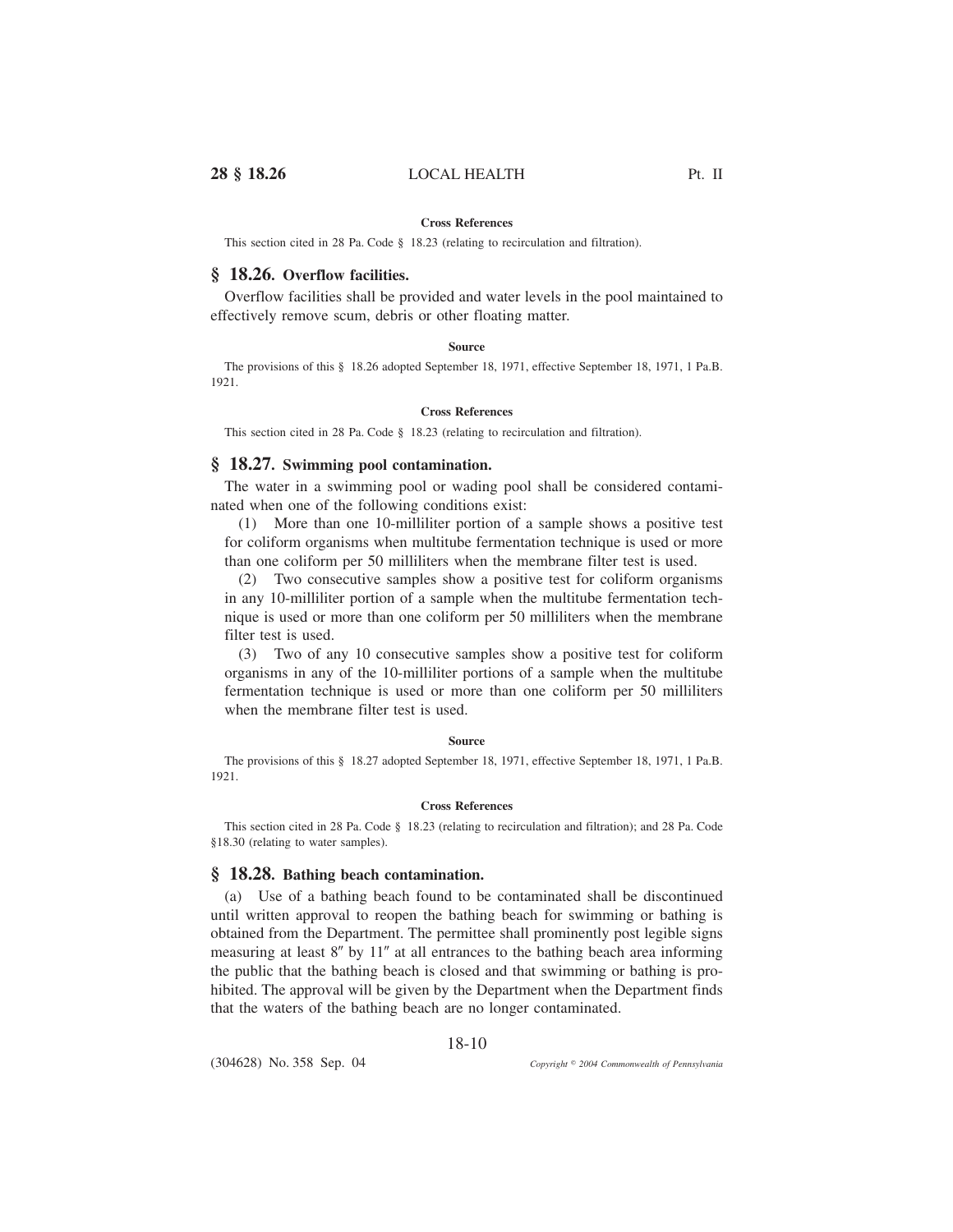(b) The water in bathing beaches will be considered contaminated for bathing purposes when one of the following conditions exists:

(1) The Department determines that a substance is being discharged or may be discharged into the water and is or may be hazardous to the health of persons using the bathing beach.

(2) The E. coli density of a water sample taken from the bathing beach exceeds 235 per 100 milliliters.

(3) The E. coli density in all water samples taken from the bathing beach, in any 30-day period during the bathing beach's operating season, exceeds a geometric mean of 126 per 100 milliliters.

#### **Authority**

The provisions of this § 18.28 amended under the Public Bathing Law (35 P. S. §§ 672—680d); the Local Health Administration Law (16 P.S. §§ 12001—12028); and section 1920-A of The Administrative Code of 1929) (71 P. S. § 510-20).

#### **Source**

The provisions of this § 18.28 adopted September 18, 1971, effective September 18, 1971, 1 Pa.B. 1921; amended June 19, 1981, effective June 20, 1981, 11 Pa.B. 2133; amended July 16, 2004, effective July 17, 2004, 34 Pa.B. 3695. Immediately preceding text appears at serial pages (216884) to (216885).

### **Cross References**

This section cited in 28 Pa. Code § 18.23 (relating to recirculation and filtration); and 28 Pa. Code § 18.30 (relating to water samples).

# **§ 18.29. Disinfection of pool water.**

(a) When chlorine or a hypochlorite compound is used for disinfection, the free chlorine residual in the water in all parts of the pool when in use shall be at least 0.4 milligram per liter and the pH value of the water shall be at least 7.2 and not more than 8.2.

(b) Other disinfecting materials or methods may be used after approval by the Department when they have been adequately demonstrated to:

(1) Provide a satisfactory residual effect which is easily measured.

(2) Work as effectively as the chlorine concentrations required by subsection (a).

(3) Create no danger to public health, create no objectionable physiological effects, or impart no toxic properties to the water.

(c) Testing kits shall be provided for making the necessary tests for residual disinfection and pH. The kit for disinfectant residual shall be accurate within 0.1 milligram per liter of chlorine or equivalent. The pH kit shall be accurate within 0.2 pH units. When the pool is in use tests shall be made at least twice daily or more often if required by the Department.

# 18-11

(304629) No. 358 Sep. 04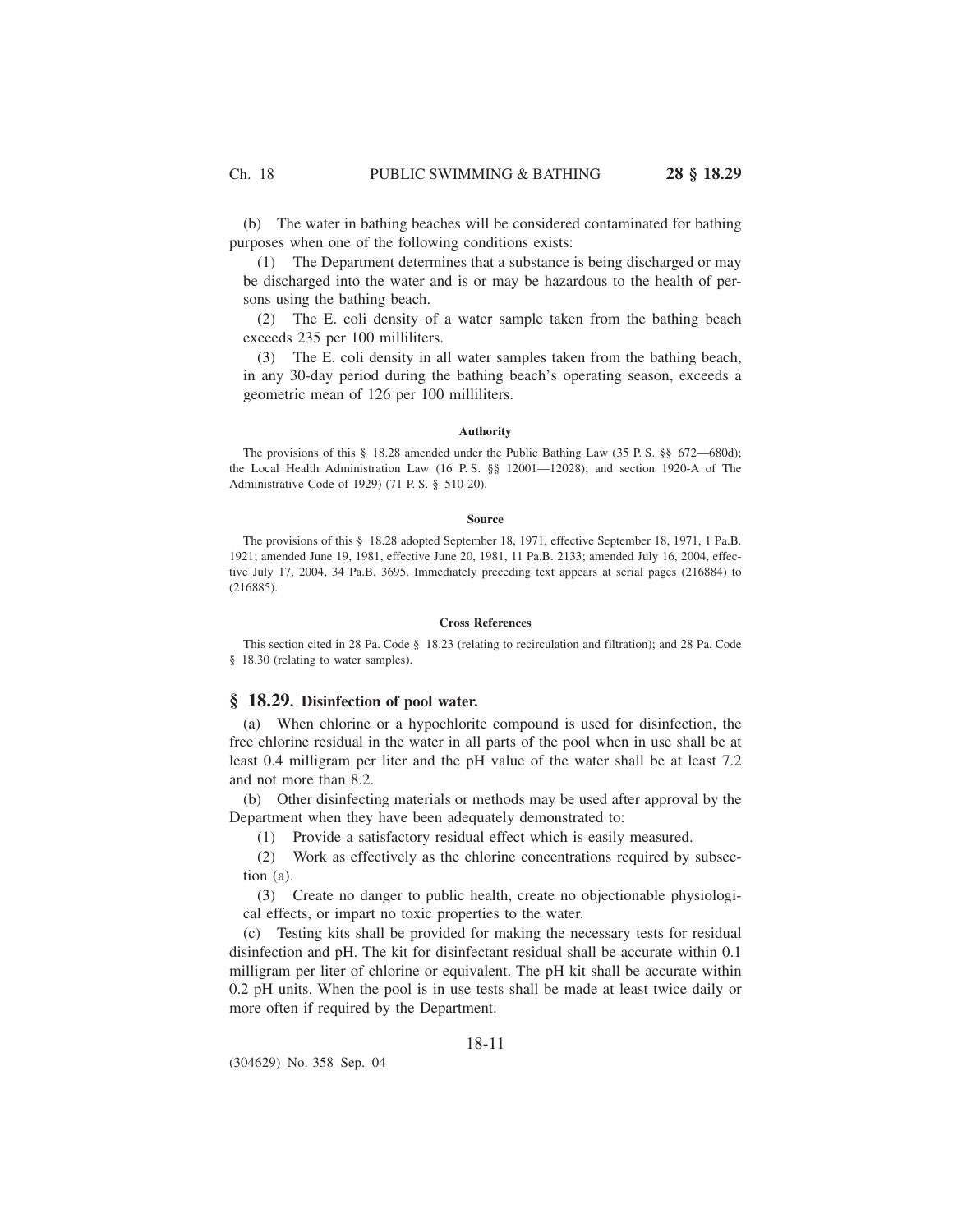The provisions of this § 18.29 adopted September 18, 1971, effective September 18, 1971, 1 Pa.B. 1921.

### **Cross References**

This section cited in 28 Pa. Code § 18.23 (relating to recirculation and filtration).

# **§ 18.30. Water samples.**

(a) The permittee shall be responsible for the collection and examination of samples for the purity of the water used for swimming or bathing. The samples shall be examined by a laboratory which complies with  $\S$  18.31 (relating to laboratory testing).

(b) A sample shall be taken within 1 week prior to the opening of the bathing beach for the season.

(c) The permittee shall have a bacteriological analysis made at least once each week of a sample collected during the period of maximum use of the public bathing place. The permittee shall furnish additional analyses of samples as described under subsection (d)(3) upon written notification by the Department.

(d) Bathing water shall be sampled in accordance with the following requirements:

(1) Each sample shall be taken from water that is approximately 30 inches deep and at a midpoint between the bottom and the surface of the water.

(2) Each sample shall be tested individually for E. coli in accordance with § 18.31.

(3) The Department may require additional samples be taken based upon the size of the bathing area, bather loads, weather conditions, the bacteriological history of the water, as well as other factors that may influence the quality of the water.

(e) For a bathing beach located on Lake Erie, the bathing water shall be sampled in accordance with subsections (a), (b) and (d) and the following additional requirements:

(1) At least three samples of water shall be taken from each beach at least once a week. One sample shall be taken from approximately 50 feet from each end of the beach and the third sample shall be taken from the center of the beach.

(2) The arithmetic mean of the three samples from each beach shall be used to determine if the beach water is contaminated using the standards described in § 18.28 (relating to bathing beach contamination).

(3) A sample may not be taken when the beach is closed due to high wave activity, but shall be taken the day the beach is reopened for swimming and bathing.

(4) The Erie County Department of Health may impose additional requirements that are equal to or more stringent than the requirements of this section.

18-12

(304630) No. 358 Sep. 04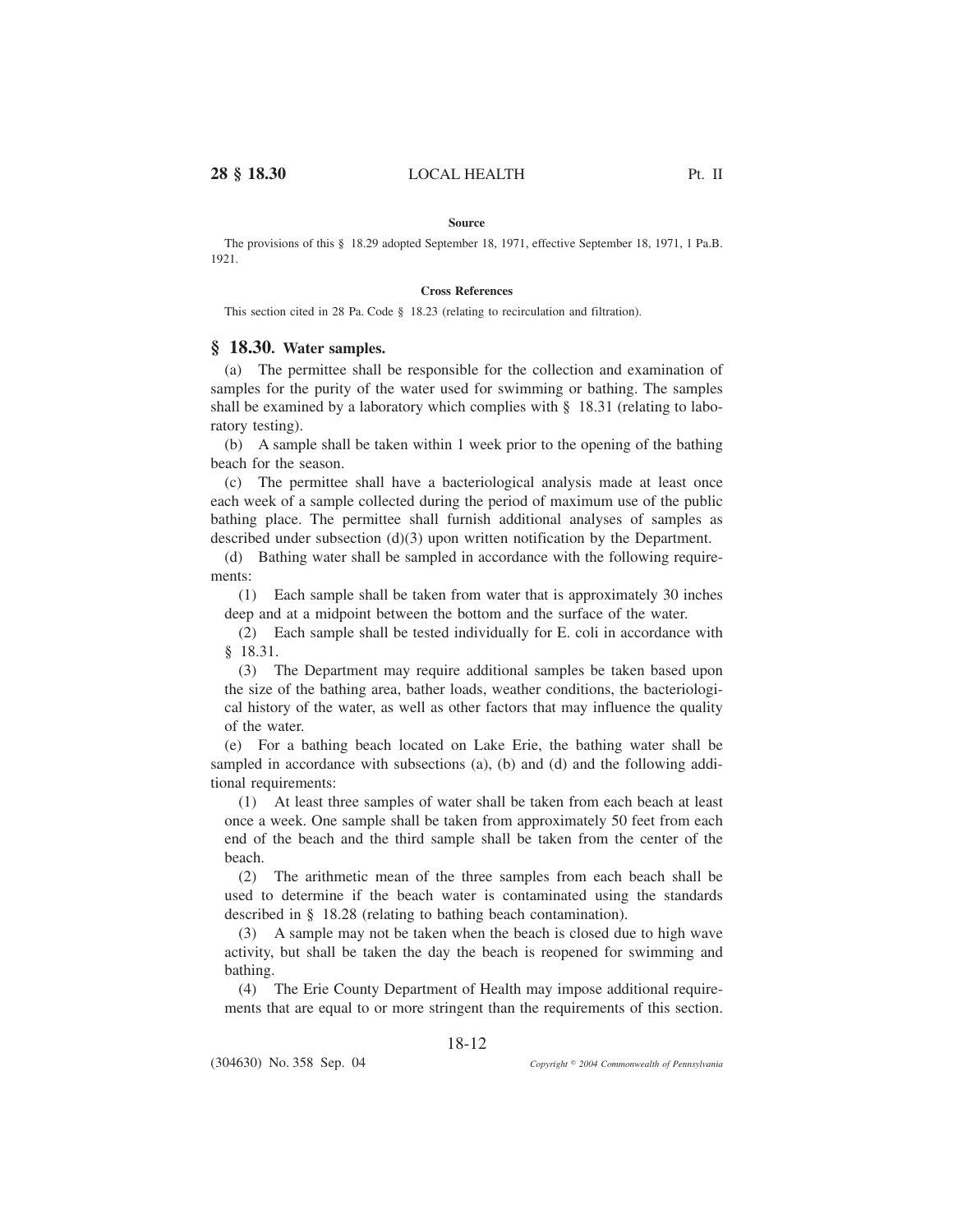(f) For a swimming pool, specialty pool, spa and hot tub the bathing water shall be sampled at least once a week from the area of average depth, in accordance with § 18.27 (relating to swimming pool contamination).

(g) Copies of reports of analyses shall be maintained by the permittee for at least 2 years and made available to the Department upon request.

(h) The laboratory conducting the bacteriological testing shall report test results exceeding the criteria specified in §§ 18.27 and 18.28 to the appropriate district office of the Department or the local health department within 24 hours of the availability of the laboratory result.

#### **Authority**

The provisions of this § 18.30 amended under the Public Bathing Law (35 P. S. §§ 672—680d); the Local Health Administration Law (16 P.S. §§ 12001-12028); and section 1920-A of The Administrative Code of 1929) (71 P. S. § 510-20).

#### **Source**

The provisions of this § 18.30 adopted September 18, 1971, effective September 18, 1971, 1 Pa.B. 1921; amended November 29, 1974, effective December 16, 1974, 4 Pa.B. 2453; amended July 16, 2004, effective July 17, 2004, Pa.B. 3695. Immediately preceding text appears at serial pages (216885) to (216886).

### **§ 18.31. Laboratory testing.**

(a) Testing and analysis of water samples shall be performed by competent personnel at a drinking water environmental laboratory that is required to register with the Department of Environmental Protection and is in compliance with 27 Pa.C.S. Chapter 41 (relating to environmental laboratory accreditation), known as the Environmental Laboratory Accreditation Act, and the regulations promulgated thereunder. Testing of the water samples shall be performed in accordance with the procedure provided in the *Standard Methods for the Examination of Water and Wastewater*, 20th edition, published jointly by the American Public Health Association and the American Water Works Association, as amended, or in accordance with any other method approved by the United States Environmental Protection Agency for the testing of E. coli in water samples taken from waters designated for primary contact recreation.

(b) The laboratory shall document the method used to complete the tests of the water samples and make the documentation available to the Department upon request.

#### **Authority**

The provisions of this § 18.31 amended under the Public Bathing Law (35 P. S. §§ 672—680d); the Local Health Administration Law (16 P.S. §§ 12001-12028); and section 1920-A of The Administrative Code of 1929) (71 P. S. § 510-20).

18-13

(308853) No. 364 Mar. 05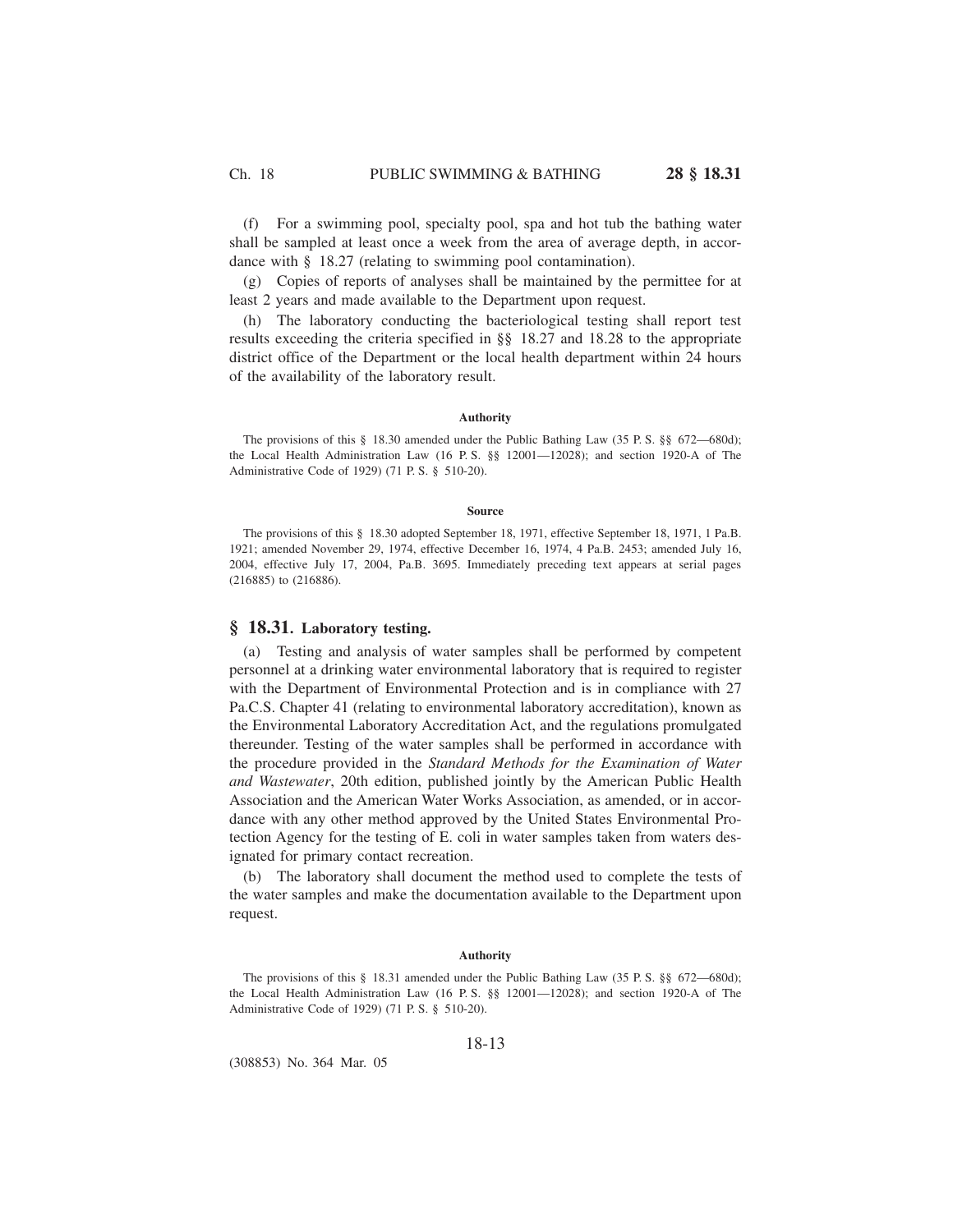# **28 § 18.32** LOCAL HEALTH Pt. II

### **Source**

The provisions of this § 18.31 adopted September 18, 1971, effective September 18, 1971, 1 Pa.B. 1921; amended July 16, 2004, effective July 17, 2004, 34 Pa.B. 3695. Immediately preceeding text appears at serial page (216886).

### **Cross References**

This section cited in 28 Pa. Code § 18.30 (relating to water samples).

# **§ 18.32. Records of tests.**

Daily records of tests and of the operation of the public bathing place shall be kept on forms satisfactory to the Department and copies thereof shall be filed monthly, or more often if required, with the appropriate office of the Department or county health department.

#### **Source**

The provisions of this § 18.32 adopted September 18, 1971, effective September 18, 1971, 1 Pa.B. 1921; amended November 29, 1974, effective December 16, 1974, 4 Pa.B. 2453. Immediately preceding text appears at serial page (4796).

### **GENERAL SAFETY**

# **§ 18.41. Reduction of hazards.**

Construction, equipment, operation and maintenance at public bathing places shall be such as to reduce to a practical minimum the danger of injury to persons from drowning, falls, collisions, fires, nuisances or hazard of any kind.

#### **Source**

The provisions of this § 18.41 adopted September 18, 1971, effective September 18, 1971, 1 Pa.B. 1921; amended November 29, 1974, effective December 16, 1974, 4 Pa.B. 2453. Immediately preceding text appears at serial page (4796).

### **§ 18.42. Certified lifeguards.**

(a) *Recognized lifeguard certifying authorities*. The Department recognizes the American Red Cross, the YMCA and Jeff Ellis and Associates, Inc. as lifeguard certifying authorities.

(1) Other organizations that intend to qualify as certifying authorities shall submit materials, on an annual basis, to the Department to establish that their lifeguard training courses satisfy the criteria in subsection (b).

(2) The materials shall be submitted to the Department on or before June 30 of each year and shall include a completed form entitled ''Application for Recognition as a Lifeguard Certifying Authority'' in the submission.

(3) This form is available from the Department.

(4) The Department will publish a list of approved certifying authorities annually, on or before December 1 of each year, in the *Pennsylvania Bulletin*.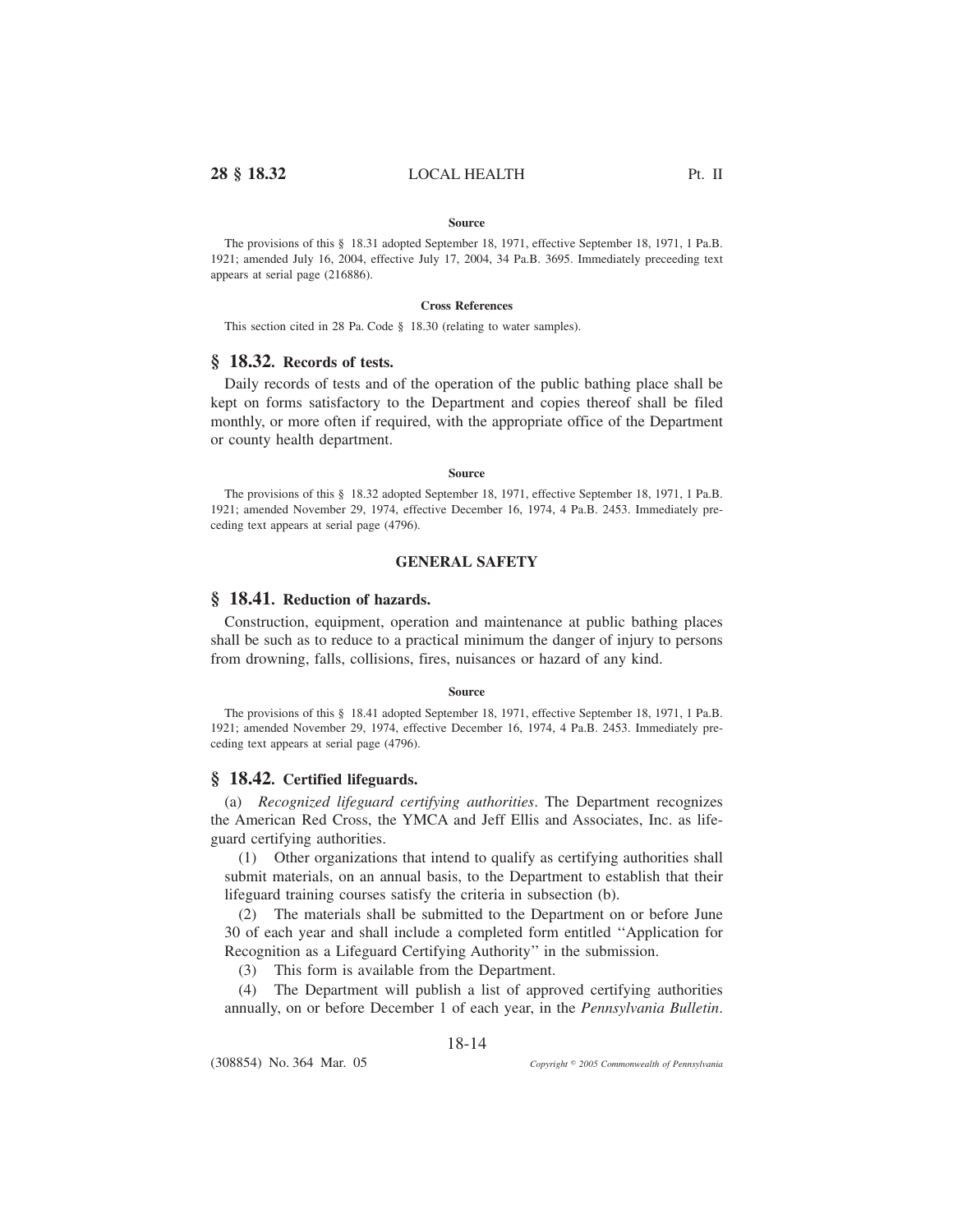(b) *Requirements for a lifeguard certifying authority*. The Department will consider approval of a lifeguard certifying authority if the certifying authority's lifeguard training course satisfies the following requirements:

(1) The course is conducted pursuant to a written training plan, instructor's manual and text book.

(2) The course provides for confirmation of course completion for certification in cardiopulmonary resuscitation.

(3) The course provides for certification in first aid.

(4) The course includes a system for evaluating swimming ability.

(5) The course provides for instruction in lifeguarding responsibilities.

(6) The course provides a method for testing and certification.

(7) The course includes a certificate which expires, in no longer than 3 years, if renewal criteria are not satisfied.

(8) The instructors of the course have successfully completed a training course that includes:

- (i) Certification in lifeguard instruction.
- (ii) Student evaluation.
- (iii) Program planning.
- (iv) Cardiopulmonary resuscitation.
- (v) Conducting practice first aid and rescue sessions.

(c) *Required number of lifeguards*. A recreational swimming establishment shall have on duty an adequate number of certified lifeguards to protect the safety of users. To ensure an adequate number of certified lifeguards, the operator of a recreational swimming establishment shall comply with the following requirements:

(1) At least one certified lifeguard for every 4,000 square feet of water surface area, plus one certified lifeguard for any fraction thereof, equal to or greater than 1,000 square feet, shall be on duty at the waterside at all times the recreational swimming establishment is open to use by bathers for general swim purposes. At no time may there be less than two certified lifeguards present and available to aid bathers when the recreational swimming establishment is open to the general public for recreational swimming.

(i) The water surface area means the total surface area of water accessible to the bathers, including any wading pools.

(ii) The operator may reduce the water surface area by closing portions of the swimming area with a rope and float line, provided that the operator maintains adequate notification and supervision to prevent patrons from entering the closed portions of the swimming area. For the purposes of this section, ''adequate'' means sufficient to accomplish the task, but it does not require any additional certified lifeguards above the minimum number established in this section.

(iii) Under circumstances when the ability of a certified lifeguard to survey 4,000 square feet of water surface area is impaired, such as when the size

# 18-14.1

(308855) No. 364 Mar. 05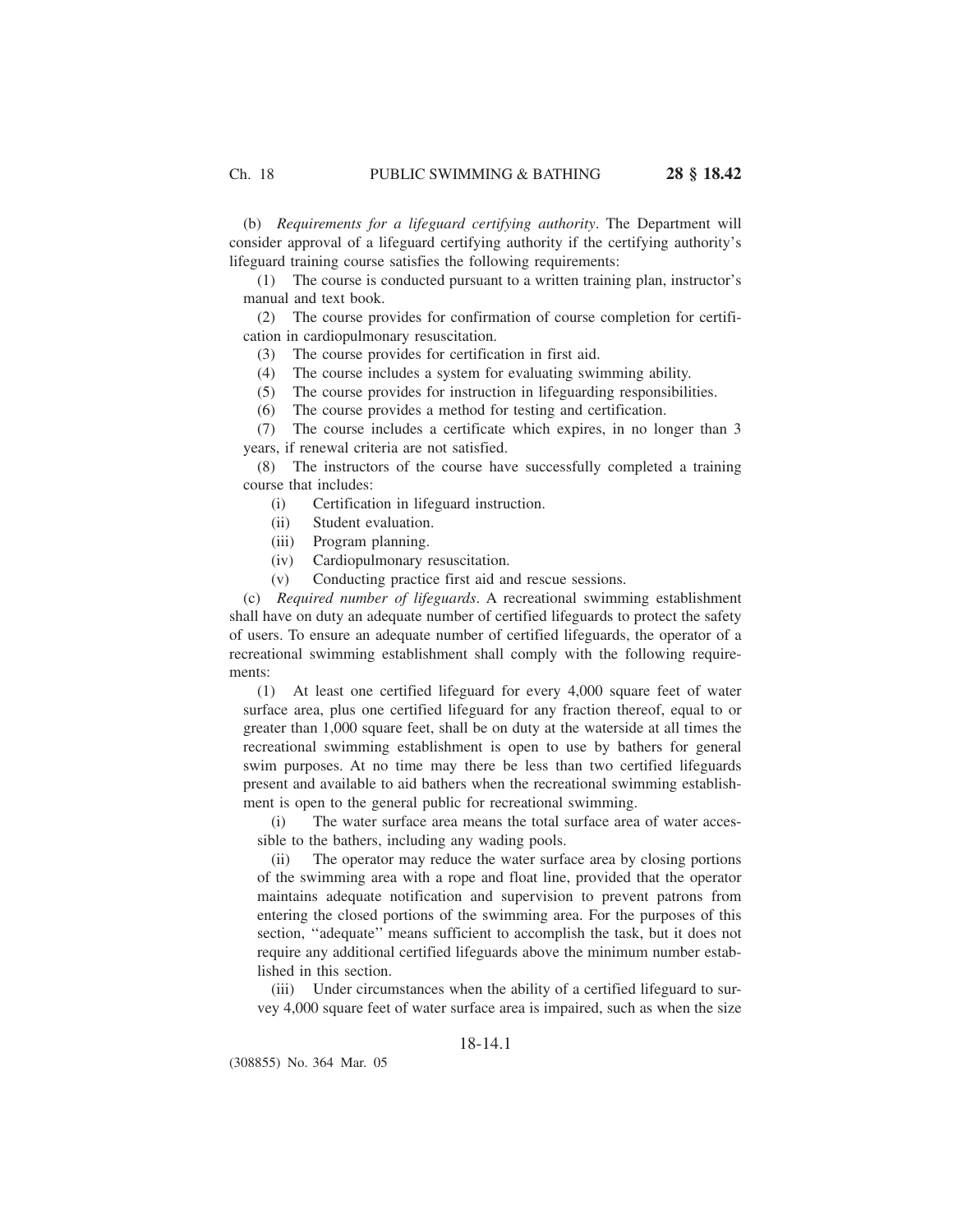or shape, or both, of the recreational swimming establishment prevents the certified lifeguard from monitoring the assigned area from a designated location, the Department may require additional certified lifeguards to assure the safety of the bathers.

(2) The bather load of the recreational swimming establishment may not exceed the maximum bather load as defined in the permit application.

(3) During periods when swim meets, swim team practices, learn-to-swim programs, lifeguard training, or other special events in which the use of the recreational swimming establishment is restricted to only those persons participating in the special events, at least one certified lifeguard, whose sole duty is to protect the bathers, shall be present at waterside during the event.

(4) When a wading pool is open to the public, the certified lifeguard shall have an unobstructed view of the entire wading pool from a certified lifeguard's assigned station. If the certified lifeguard does not have an unobstructed view, an additional certified lifeguard shall be on duty to guard only the wading pool.

(5) If the recreational swimming establishment has a diving board or water slide, a certified lifeguard shall be on duty to monitor the diving well or catch area when the diving board or water slide is open to the public.

(i) The certified lifeguard shall be stationed within 50 feet of the diving well or slide catch area.

(ii) If the swimming area includes both a diving well and slide catch area, or the recreational swimming establishment has multiple slides or diving boards, the operator may not assign a certified lifeguard to monitor both areas unless that lifeguard is stationed within 50 feet of each and can monitor both areas simultaneously.

(iii) If the diving well or slide catch area is physically separated from the main swimming area, a certified lifeguard shall be assigned to monitor the diving well or slide catch area exclusively, and the operator shall exclude the water surface area of the diving well or slide catch area from the water surface area of the recreational swimming establishment for the purpose of determining the number of additional certified lifeguards required under paragraph (1).

(6) While on duty to watch bathers, a certified lifeguard may not be assigned other tasks which may divert attention from the safety of the bathers, or which are outside the lifeguard's training and certification.

(d) *Violation of certified lifeguard requirement*. The Department may order to be closed to the public any recreational swimming establishment that it finds to be in violation of any of the provisions of subsection (c), until the Department has done the following:

- (1) Performed a follow-up inspection.
- (2) Found that the facility has met the requirements of subsection (c).
- (3) Provided that facility with written authorization to reopen.

# 18-14.2

(308856) No. 364 Mar. 05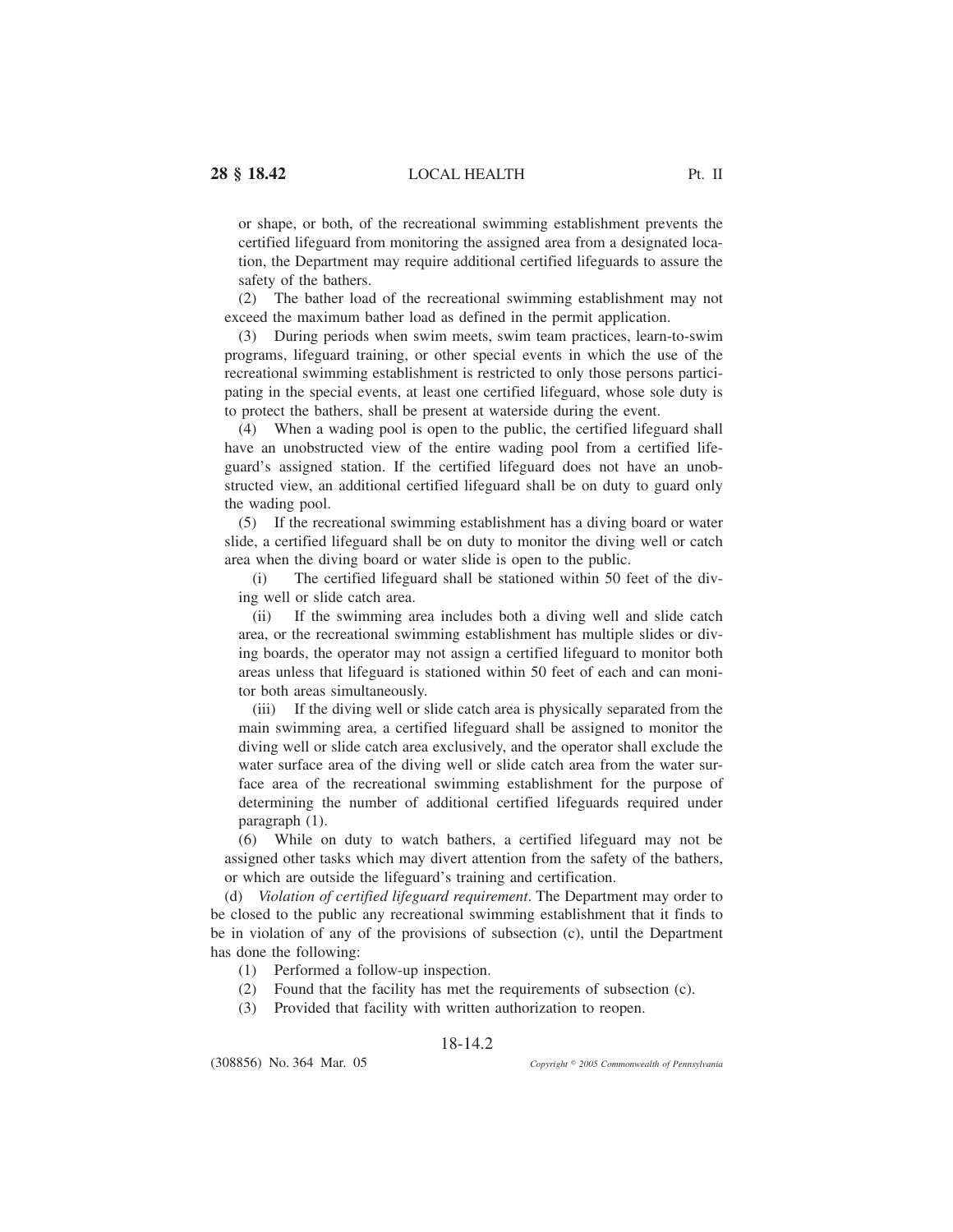The provisions of this § 18.42 amended November 29, 1974, effective December 16, 1974, 4 Pa.B. 2453; amended December 30, 2004, effective January 1, 2005, 35 Pa.B. 14. Immediately preceding text appears at serial pages (304632) to (304633).

(308857) No. 364 Mar. 05

18-14.3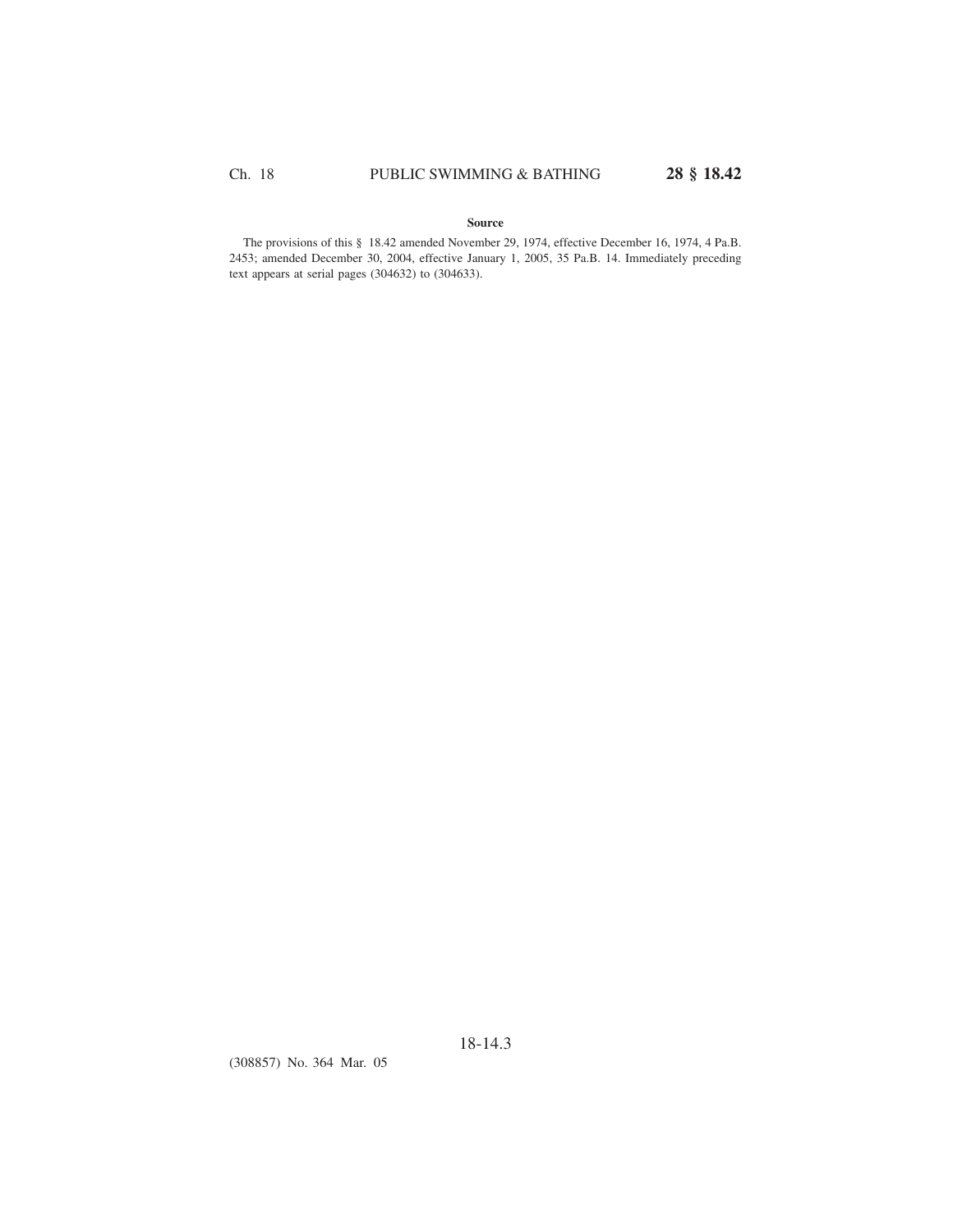(308858) No. 364 Mar. 05

*2005 Commonwealth of Pennsylvania*

18-14.4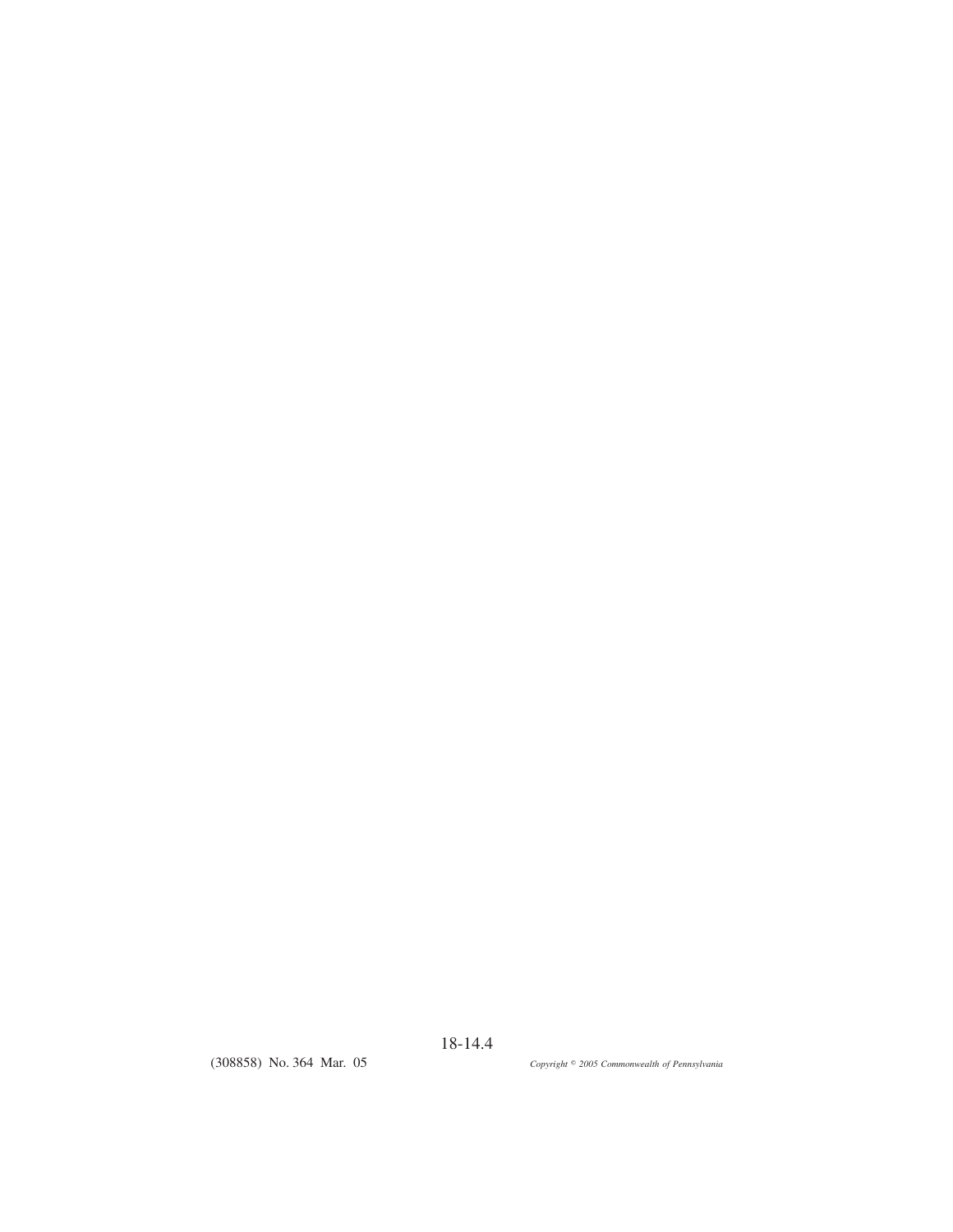#### **Notes of Decisions**

Parents of handicapped student who drowned in an unguarded pool failed to satisfy ''dangerous condition of realty'' exception to governmental immunity absent showing artificial condition or defects of land itself. *Musheno v. Lock Haven University of Pennsylvania*, 574 A.2d 129 (Pa. Cmwlth. 1990).

The Supreme Court affirmed the Commonwealth Court unreported opinion and order on motions for judgment on the pleadings which declared 25 Pa. Code § 193.42 (later redesignated 28 Pa. Code § 18.42) invalid and beyond the power granted to the Department of Environmental Resources. *Spooner v. Secretary of Commonwealth*, 574 A.2d 600 (Pa. 1990).

### **§ 18.43. Lifesaving equipment.**

The following minimum lifesaving and first aid equipment shall be provided and shall be readily available for emergency use at each public bathing place:

(1) *Reaching devices.* One or more reaching devices. These devices may include, but are not limited to, poles, ropes and reasonable means to extend a person's reach.

(2) *Flotation devices.* One or more buoys, life jackets or flotation devices that can support an adult in water.

(3) *First aid kit.* A standard 24-unit first aid kit, filled and readily accessible for emergency use.

#### **Source**

The provisions of this § 18.43 adopted September 18, 1971, effective September 18, 1971, 1 Pa.B. 1921; amended June 19, 1981, effective June 20, 1981, 11 Pa.B. 2133. Immediately preceding text appears at serial page (18984).

### **§ 18.44. Gas chlorination equipment.**

If gas chlorination equipment is installed at either outdoor or indoor pools, the equipment shall be housed in a separate room equipped with an exhaust fan to reduce to a minimum the possibility of gas leakage into other rooms or areas where persons gather.

#### **Source**

The provisions of this § 18.44 adopted September 18, 1971, effective September 18, 1971, 1 Pa.B. 1921.

# **§ 18.45. Gas masks.**

(a) Where gas chlorination equipment is installed, a gas mask designed for use in a chlorine atmosphere and of a type approved by the National Institute of Occupational Safety and Health; Parklawn Building; 5600 Fisher Lane; Rockville, Maryland 20852 shall be provided.

(b) A replacement cannister shall be provided with the gas mask.

(c) A record shall be kept of gas mask usage to insure that the mask will be serviceable when needed.

# 18-15

(304633) No. 358 Sep. 04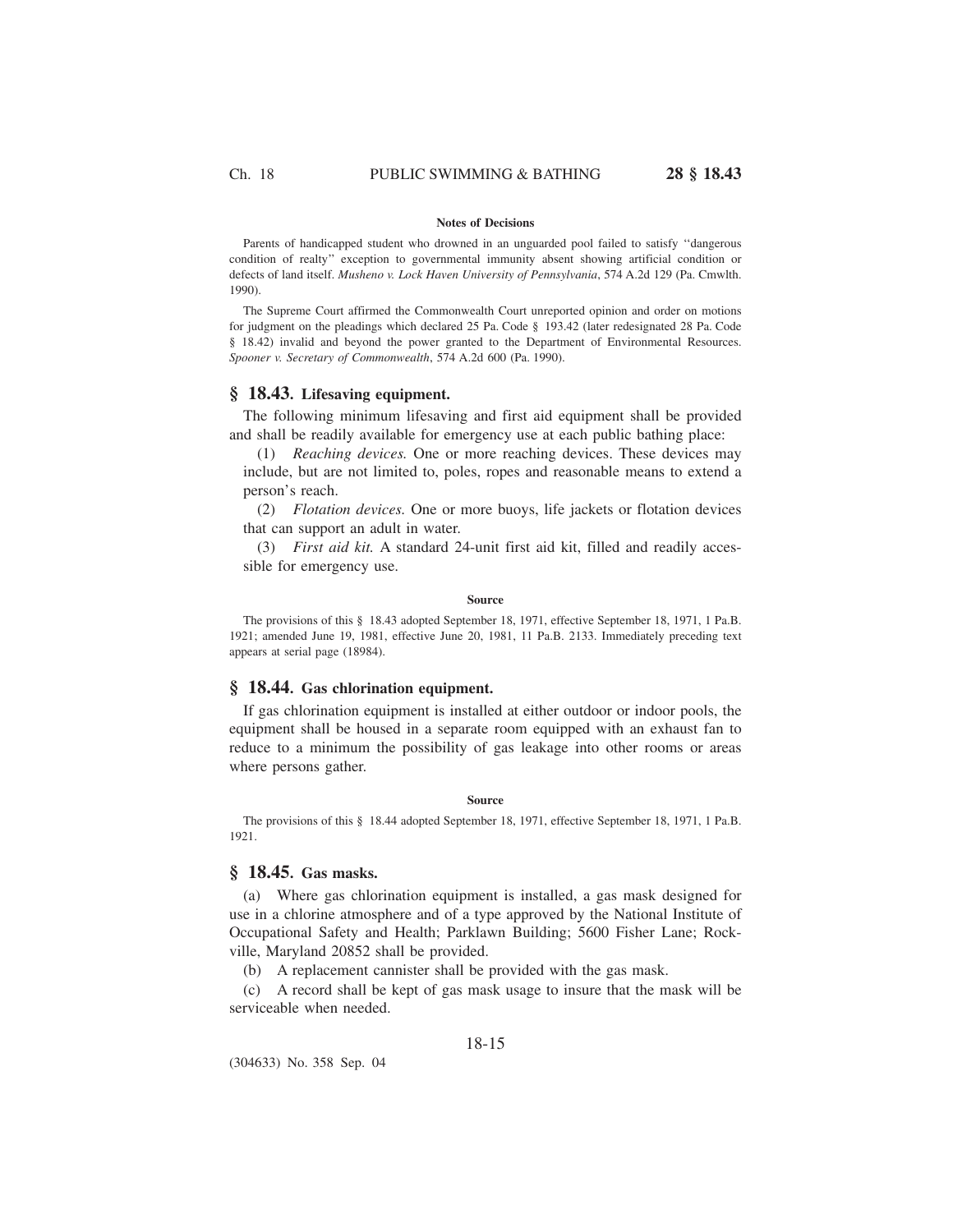# **28 § 18.51** LOCAL HEALTH Pt. II

(d) The gas mask shall be kept in a closed cabinet, accessible without a key, located outside the room in which the chlorinator is maintained.

#### **Source**

The provisions of this § 18.45 adopted September 18, 1971, effective September 18, 1971, 1 Pa.B. 1921; amended June 19, 1981, effective June 20, 1981, 11 Pa.B. 2133. Immediately preceding text appears at serial page (18985).

# **HYGIENE**

# **§ 18.51. General.**

The common use of drinking cups, towels, hairbrushes or other toilet articles is prohibited.

#### **Source**

The provisions of this § 18.51 adopted September 18, 1971, effective September 18, 1971, 1 Pa.B. 1921.

# **§ 18.52. Employe health.**

A person having a disease in a stage which is communicable or likely to become so, may not be employed at a public bathing place.

#### **Source**

The provisions of this § 18.52 adopted September 18, 1971, effective September 18, 1971, 1 Pa.B. 1921.

# **§ 18.53. Bather health.**

Persons with signs of illness or disease or with skin rashes or sores or with bandages shall be excluded from public bathing places, except when certified by a physician not to have a disease in a communicable stage.

#### **Source**

The provisions of this § 18.53 adopted September 18, 1971, effective September 18, 1971, 1 Pa.B. 1921.

### **§ 18.54. Bathing suits and towels.**

Bathing suits and towels furnished to bathers shall be thoroughly cleaned and dried each time they are used in a manner that precludes the transmission of disease, and they shall be stored in a clean and sanitary manner.

### **Source**

The provisions of this § 18.54 adopted September 18, 1971, effective September 18, 1971, 1 Pa.B. 1921.

### 18-16

(304634) No. 358 Sep. 04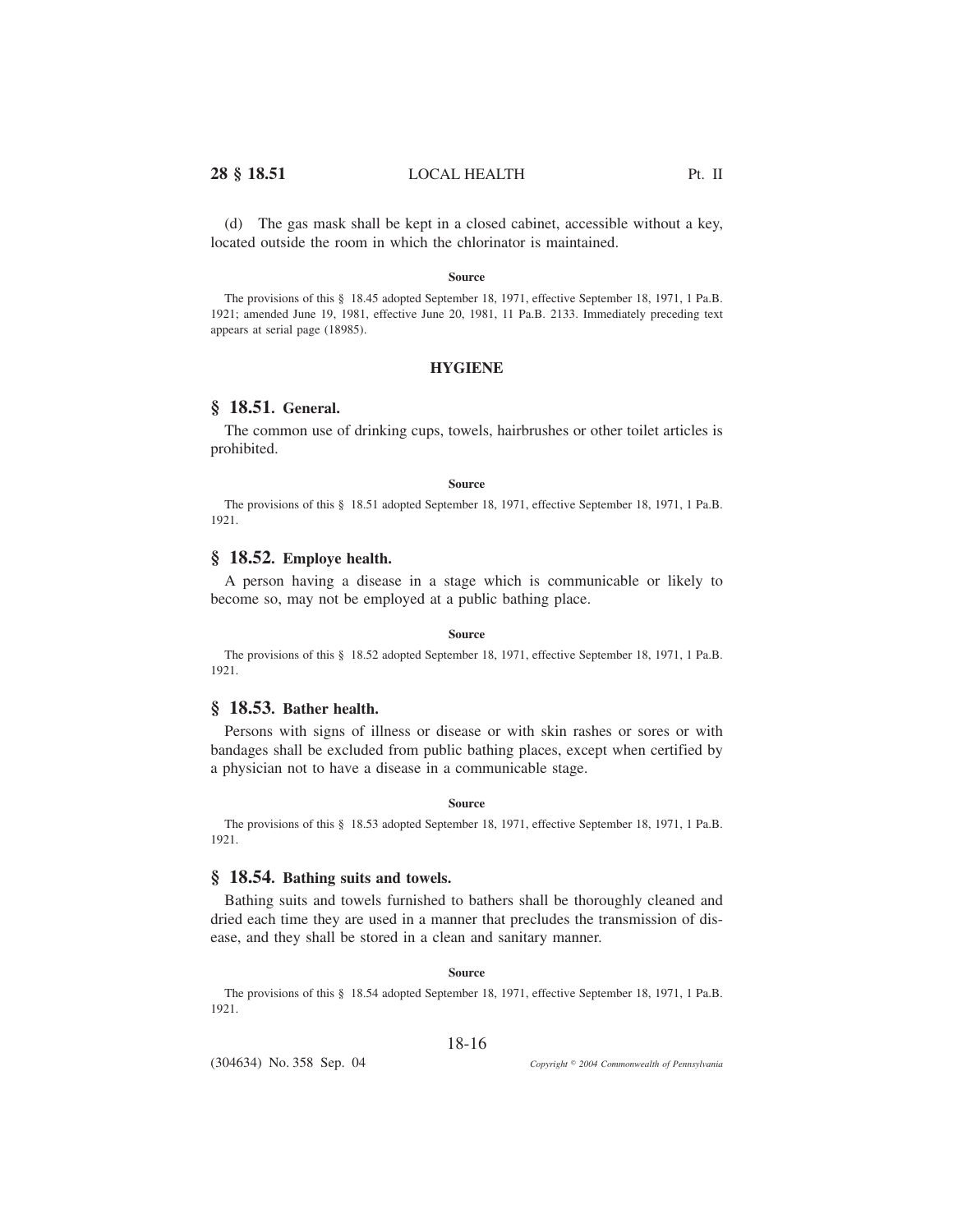# **§ 18.55. Food.**

If food service is provided, the food service facilities and operations shall comply with 7 Pa. Code Chapter 78 (Reserved).

### **Source**

The provisions of this § 18.55 adopted September 18, 1971, effective September 18, 1971, 1 Pa.B. 1921.

# **§ 18.56. Water.**

(a) Water used for drinking, food preparation, cleaning or personal hygiene purposes at public bathing places shall be provided from a supply approved by the Department. The approval shall be based upon satisfactory compliance with the construction standards for water supplies approved by the Department and the following:

(1) The water supply shall be adequate in quantity and shall meet the bacteriological and chemical water standards of the Department.

(2) An unapproved water supply shall be made inaccessible to the public in a manner deemed satisfactory to the Department.

(b) Drinking water facilities shall be provided at public bathing places.

#### **Source**

The provisions of this § 18.56 adopted September 18, 1971, effective September 18, 1971, 1 Pa.B. 1921; amended November 29, 1974, effective December 16, 1974, 4 Pa.B. 2453. Immediately preceding text appears at serial page (4799).

# **BATHER PREPARATION FACILITIES**

### **§ 18.61. Requirement.**

Adequate bather preparation facilities shall be available to users of the public bathing place.

#### **Source**

The provisions of this § 18.61 adopted September 18, 1971, effective September 18, 1971, 1 Pa.B. 1921; amended November 29, 1974, effective December 16, 1974, 4 Pa.B. 2453. Immediately preceding text appears at serial page (4799).

### **§ 18.62. Dressing and toilet facilities.**

Bather preparation facilities shall be provided with separate dressing facilities, showers, lavatories, toilets and appurtenances for each sex unless the facilities are otherwise readily available to users of the public bathing place, except that dressing facilities and showers may not be required at bathing beaches.

### 18-17

(304635) No. 358 Sep. 04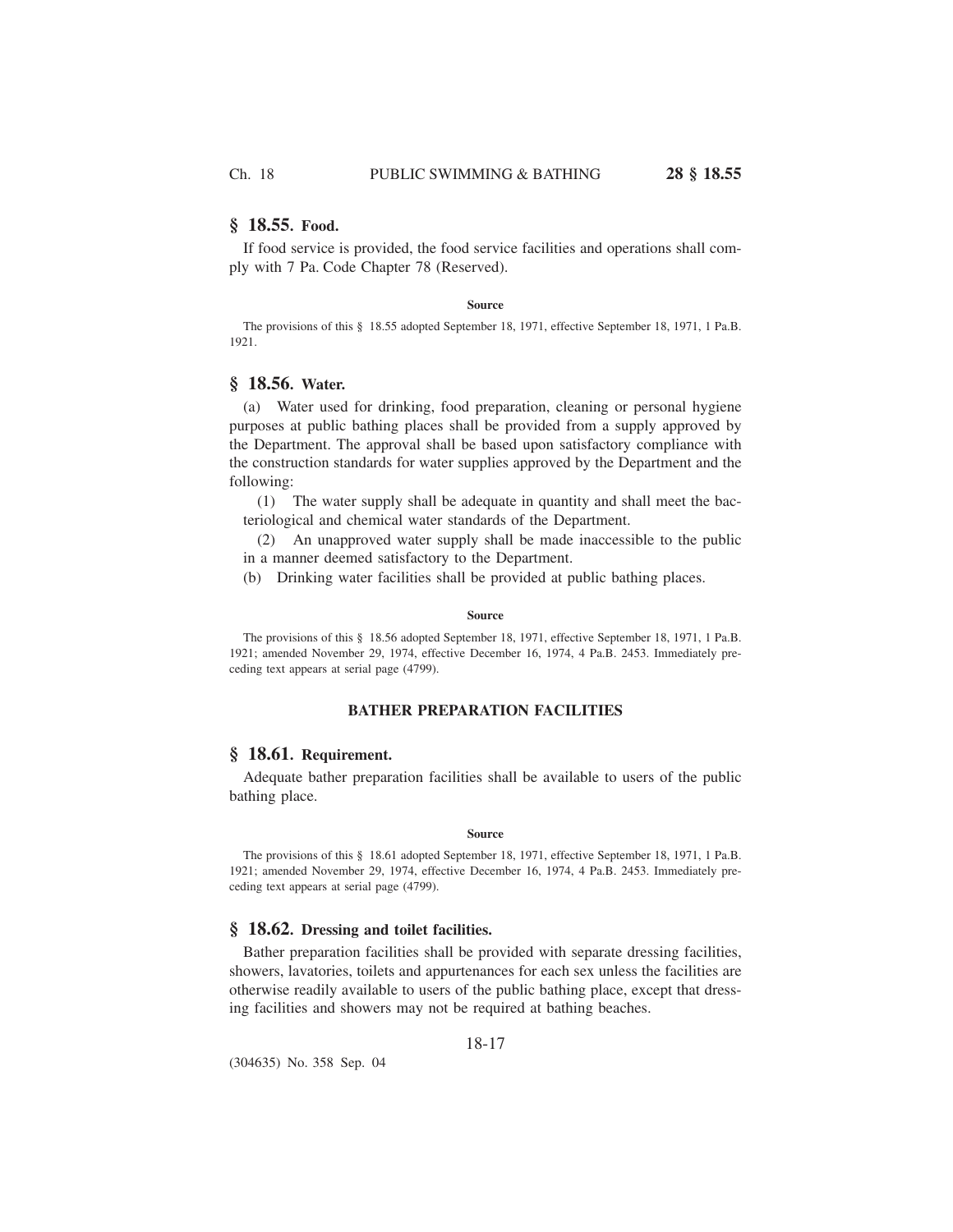# **28 § 18.63** LOCAL HEALTH Pt. II

### **Source**

The provisions of this § 18.62 adopted September 18, 1971, effective September 18, 1971, 1 Pa.B. 1921; amended November 29, 1974, effective December 16, 1974, 4 Pa.B. 2453. Immediately preceding text appears at serial page (4799).

# **§ 18.63. Construction and sanitation.**

Bather preparation facilities shall be designed and constructed so that good sanitation may be maintained throughout the building at all times and so that injury to the bather is reduced to a practical minimum.

#### **Source**

The provisions of this § 18.63 adopted September 18, 1971, effective September 18, 1971, 1 Pa.B. 1921.

# **§ 18.64. Walls and floors.**

Interior walls and floors shall be surfaced with material which is readily cleanable and the floors drained to prevent standing water.

#### **Source**

The provisions of this § 18.64 adopted September 18, 1971, effective September 18, 1971, 1 Pa.B. 1921.

# **§ 18.65. Lighting.**

Sufficient lighting shall be provided to promote cleanliness.

#### **Source**

The provisions of this § 18.65 adopted September 18, 1971, effective September 18, 1971, 1 Pa.B. 1921.

# **§ 18.66. Ventilation and heating.**

Ventilation and heating shall be such as to provide for the comfort of the bather.

#### **Source**

The provisions of this § 18.66 adopted September 18, 1971, effective September 18, 1971, 1 Pa.B. 1921.

### **UNSAFE CONNECTIONS**

# **§ 18.71. Plumbing.**

Plumbing shall be sized, installed and maintained to carry adequate quantities of water to required locations throughout the public bathing place, to prevent contamination of the water supply, to properly convey sewage and liquid wastes from the establishment to the sewerage or sewage disposal system and to prevent creation of an unsanitary condition or nuisance.

### 18-18

(304636) No. 358 Sep. 04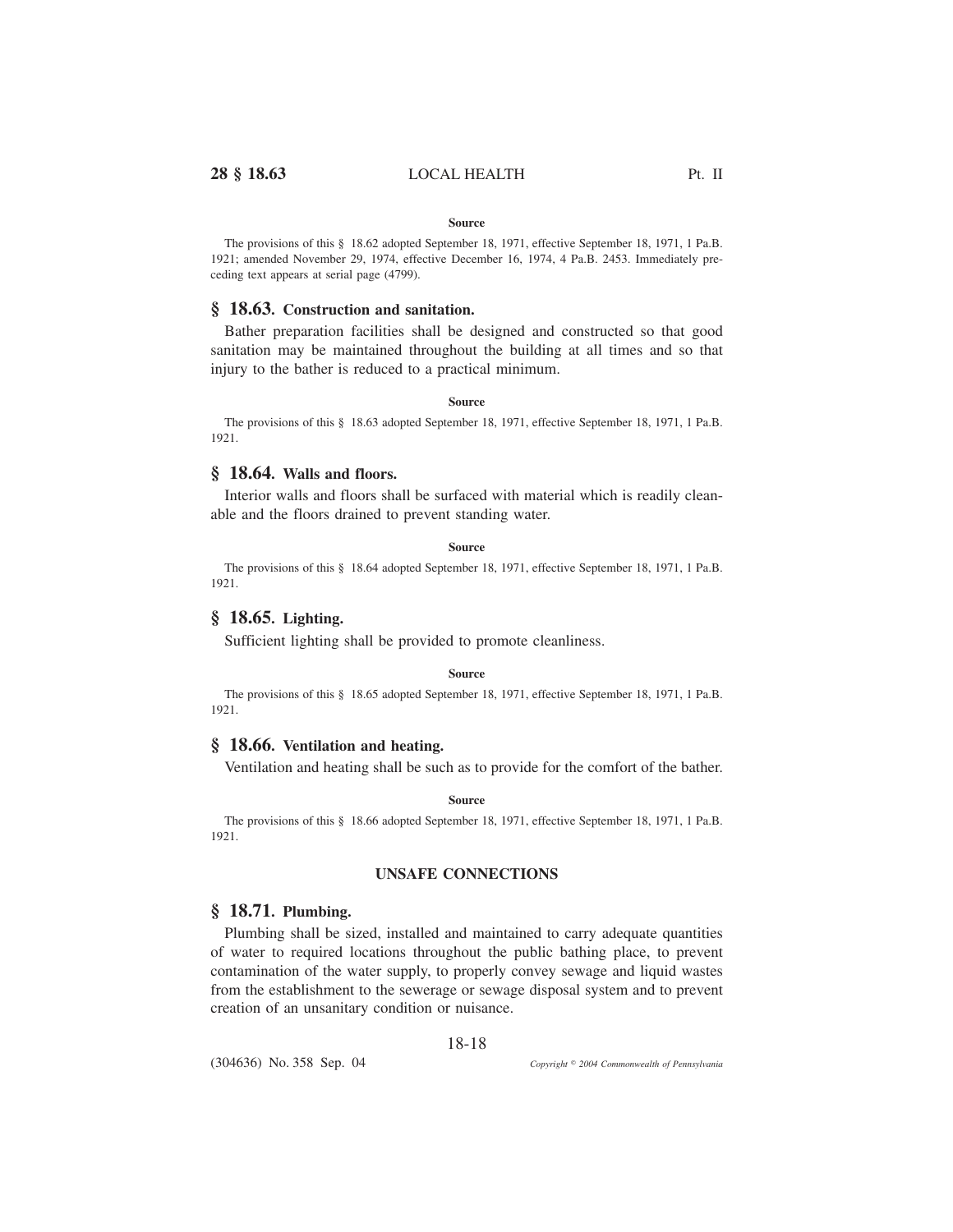The provisions of this § 18.71 adopted September 18, 1971, effective September 18, 1971, 1 Pa.B. 1921; amended November 29, 1974, effective December 16, 1974, 4 Pa.B. 2453. Immediately preceding text appears at serial page (4800).

### **§ 18.72. Cross connections.**

(a) Cross connections are not permitted.

(b) A cross connection is considered broken if a minimum air gap of at least twice the diameter of the water pipe is provided where potable water enters the pool and where pool water or water from the recirculation system is discharged to a sewer system.

#### **Source**

The provisions of this § 18.72 adopted September 18, 1971, effective September 18, 1971, 1 Pa.B. 1921.

### **§ 18.73. Backflow prevention.**

(a) Backflow is not permitted. A potable water distributing pipe is considered as protected against backflow from a plumbing fixture or other piece of equipment or from an appliance capable of affecting the quality of the water in the potable water supply where an air gap of at least twice the diameter of the water supply pipe has been provided.

(b) Where it is not practicable to provide the minimum air gap, the connection to the fixture, equipment or appliance shall be equipped with a backflow preventer assembly of a type and at a location approved by the Department.

(c) The Department may require that a backflow preventer assembly of a type and location approved by the Department be installed at a fixed potable water outlet to which a hose may be connected and used in contact with liquids or other substances.

#### **Source**

The provisions of this § 18.73 adopted September 18, 1971, effective September 18, 1971, 1 Pa.B. 1921.

### **ELECTRICAL SAFETY**

### **§ 18.81. General requirements.**

Except where otherwise noted, the following requirements apply to electrical equipment and wiring at public bathing places:

(1) The installation and subsequent addition to or modification of electrical equipment or wiring at bathing beaches shall comply with and be maintained in accordance with the requirements of the edition of the National Electrical Code in effect at the time of the installation, addition or modification.

### 18-19

(304637) No. 358 Sep. 04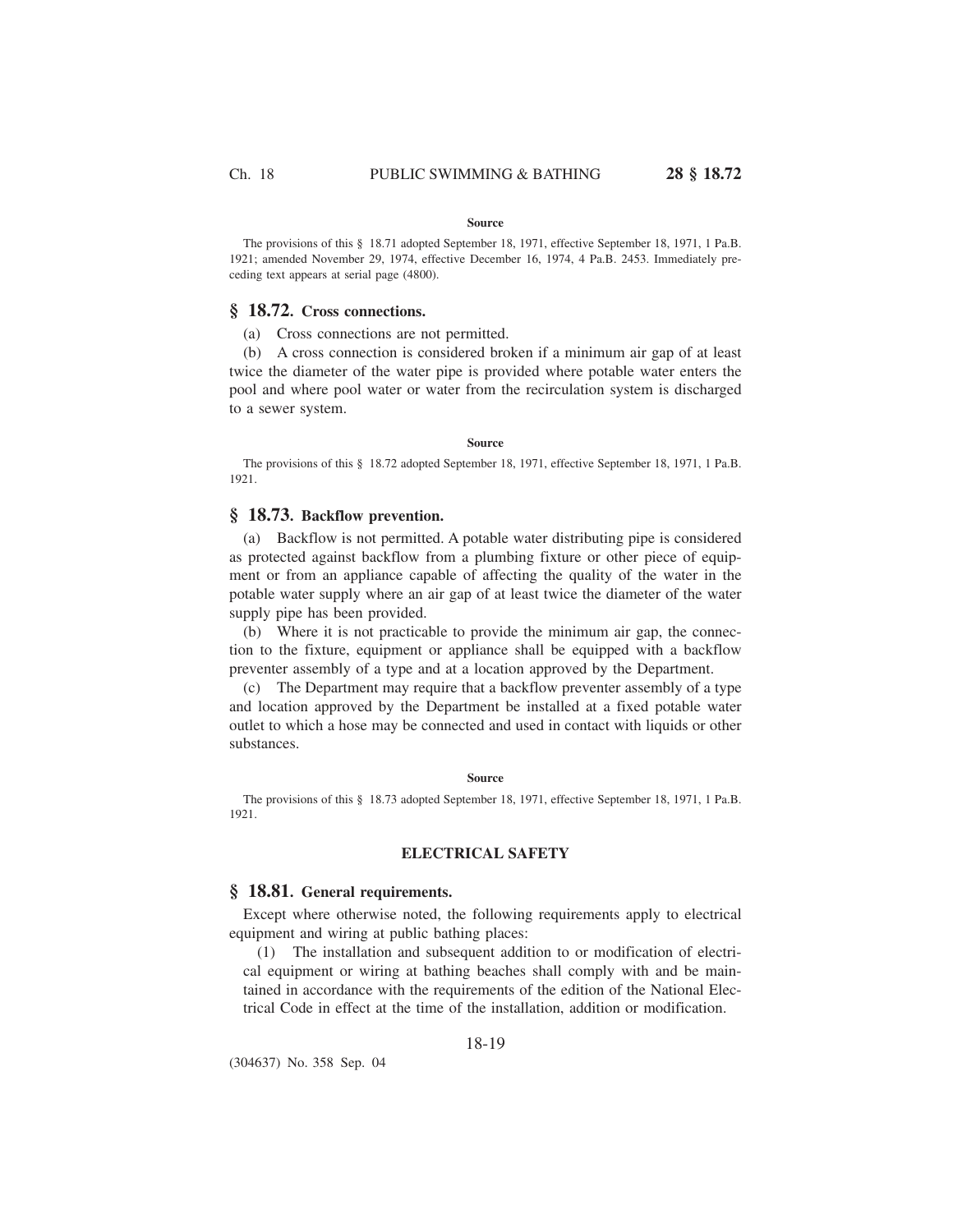# **28 § 18.82** LOCAL HEALTH Pt. II

(2) The installation and subsequent addition to or modification of electrical equipment and wiring at swimming pools shall comply with and be maintained in accordance with the requirements of the edition of the National Electrical Code in effect at the time of the installation, addition or modification, provided that installation, modification or addition of electrical equipment and wiring occurring prior to 1962 shall comply with and be maintained in accordance with the 1962 National Electrical Code.

### **Source**

The provisions of this § 18.81 adopted September 18, 1971, effective September 18, 1971, 1 Pa.B. 1921; amended November 29, 1974, effective December 16, 1974, 4 Pa.B. 2453; amended April 29, 1977, effective May 16, 1977, 7 Pa.B. 1172. Immediately preceding text appears at serial page (18988).

# **§ 18.82. Underwater lights.**

(a) Underwater lights in swimming pools, regardless of the installation date, shall comply with the requirements for underwater lights contained in the 1975 edition of the National Electrical Code.

(b) The permittee shall provide for proper inspection of underwater lights, including, where requested by the inspection agency, draining of the pool.

(c) If electrical defects in the underwater lights are noted by the inspection agency, the lights shall be disconnected immediately and shall be repaired or removed within 30 days of the notice.

#### **Source**

The provisions of this § 18.82 adopted September 18, 1971, effective September 18, 1971, 1 Pa.B. 1921; amended April 29, 1977, effective May 16, 1977, 7 Pa.B. 1172. Immediately preceding text appears at serial page (18988).

# **§ 18.83. Wiring.**

Electrical wiring, where exposed and accessible to bathers, shall be in rigid conduit or electrical metallic tubing, and boxes, fittings and accessories used in damp or wet locations shall be installed and equipped in a manner that prevents the entrance of water.

#### **Source**

The provisions of this § 18.83 adopted September 18, 1971, effective September 18, 1971, 1 Pa.B. 1921.

# **§ 18.84. Distribution centers.**

Distribution centers, where fused switches or circuit breakers are grouped, shall be enclosed and located so that they are accessible only to authorized persons.

18-20

(304638) No. 358 Sep. 04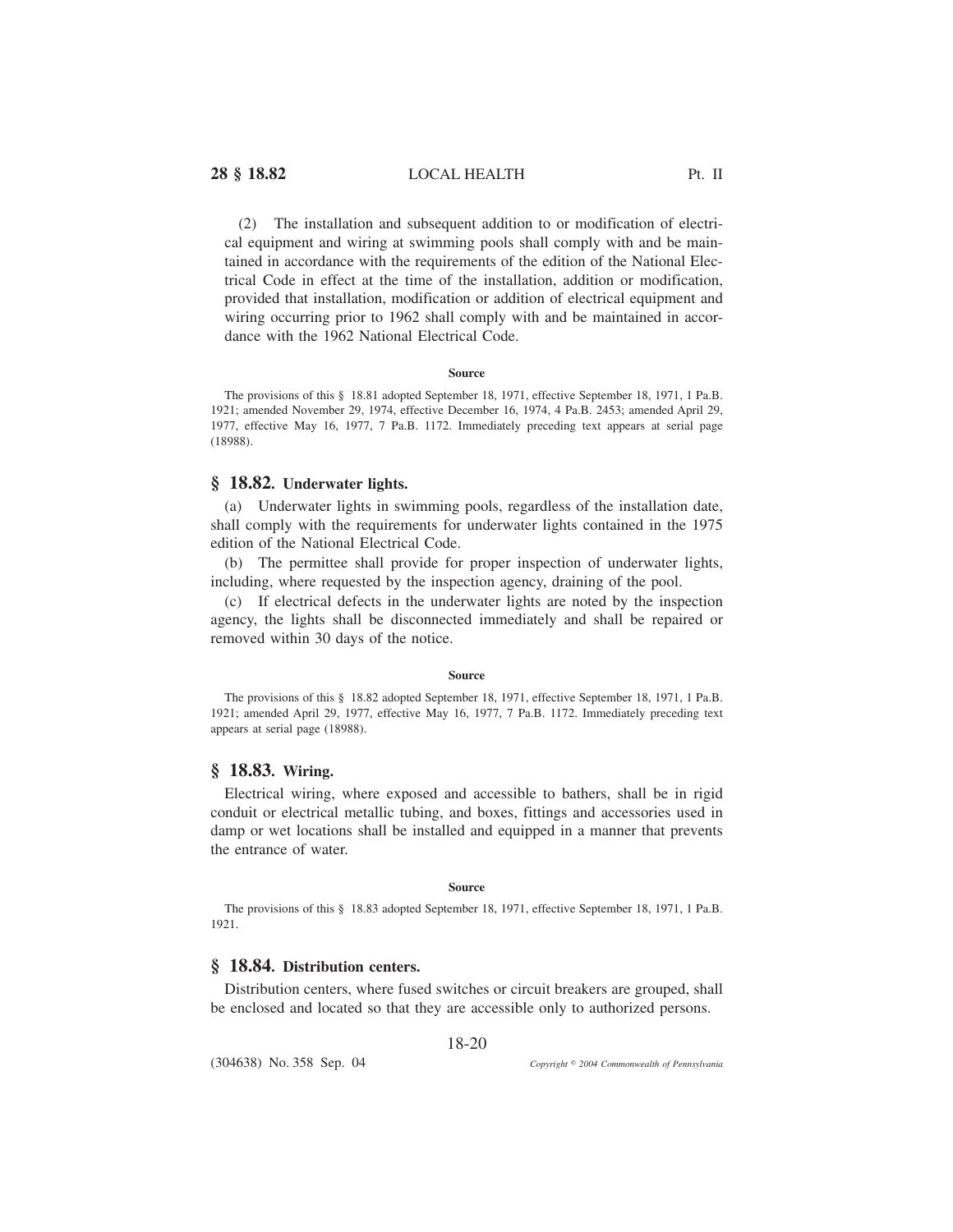The provisions of this § 18.84 adopted September 18, 1971, effective September 18, 1971, 1 Pa.B. 1921.

# **§ 18.85. Overhead conductors.**

(a) The crossing of outdoor public bathing places by open overhead electrical conductors is prohibited.

(b) Overhead electrical conductors crossing playgrounds contiguous to outdoor public bathing places shall comply with the requirements of the National Electrical Safety Code.

#### **Source**

The provisions of this § 18.85 adopted September 18, 1971, effective September 18, 1971, 1 Pa.B. 1921; amended November 29, 1974, effective December 16, 1974, 4 Pa.B. 2453. Immediately preceding text appears at serial page (18988).

# **§ 18.86. Grounding requirements.**

(a) Grounding shall conform with the following:

(1) Metal fences or railings on which a broken electrical conductor might fall shall be effectively grounded.

(2) A driven ground rod shall be placed at two locations close to and on either side of each crossing.

(3) A ground shall be provided for parallel exposure, near each end of the exposure and at intervals of not more than 300 feet within the exposure.

(b) Water and other piping to and from the public bathing place, including inlet and outlet pipes, shall be metallically bonded together and adequately connected to the same grounding electrode used to ground the neutral conductor of the electrical system. This shall be in addition to the grounding requirements for electrical equipment and circuits as required by the National Electrical Code.

# **Source**

The provisions of this § 18.86 adopted September 18, 1971, effective September 18, 1971, 1 Pa.B. 1921.

# **§ 18.87. Location of equipment.**

(a) Pumps, filters and other mechanical and electrical equipment shall be enclosed to be accessible only to authorized persons.

(b) Construction and drainage shall avoid the entrance of and accumulation of water in the vicinity of the electrical equipment.

### **Source**

The provisions of this § 18.87 adopted September 18, 1971, effective September 18, 1971, 1 Pa.B. 1921.

### 18-21

(304639) No. 358 Sep. 04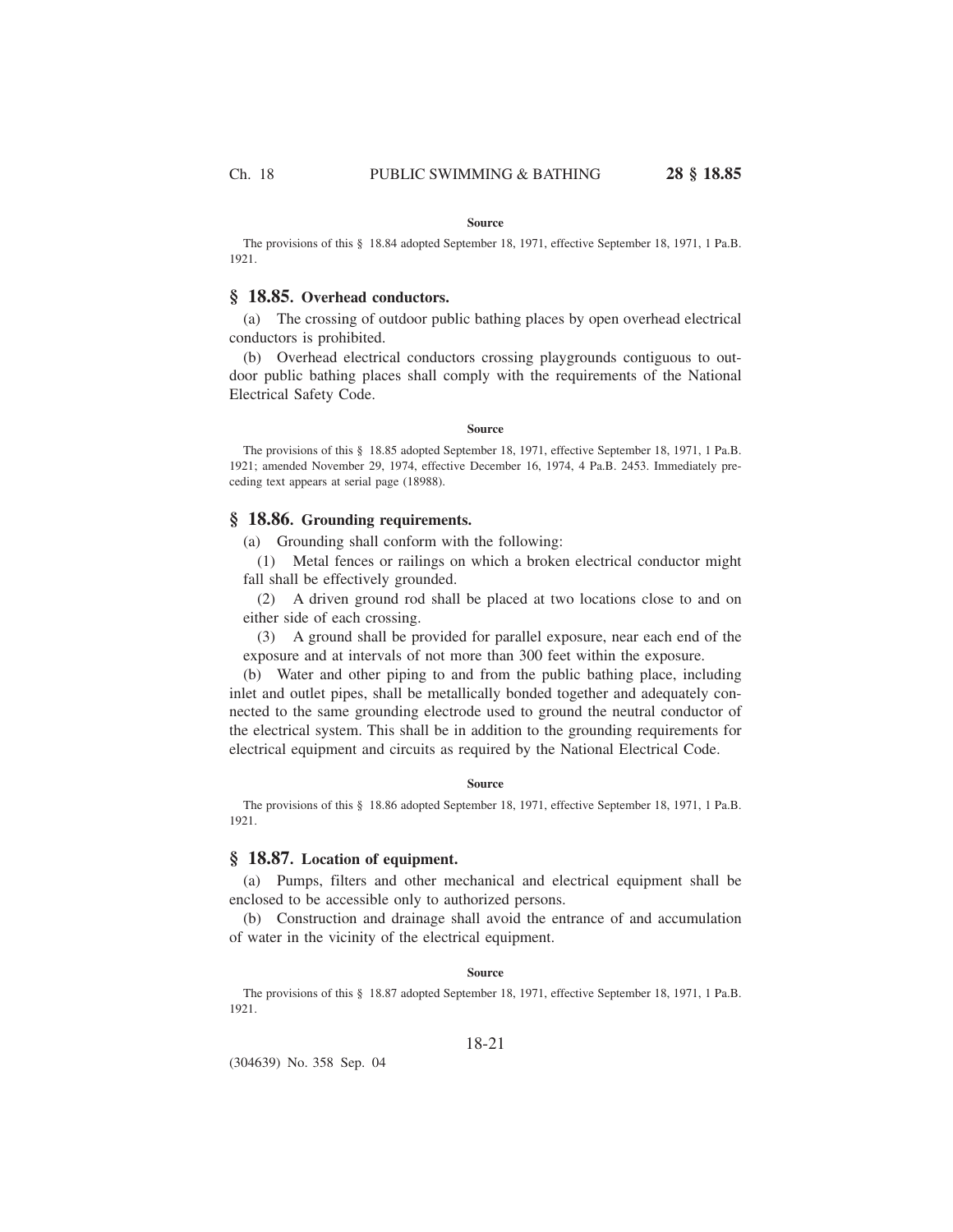# **28 § 18.88** LOCAL HEALTH Pt. II

### **§ 18.88. Inspection of installations.**

The electrical installations at public bathing places, and future additions or modifications to the installations, prior to being placed in service and every 3 years thereafter, shall be inspected and approved in accordance with this chapter by an electrical inspection agency acceptable to the Department and evidence, in duplicate, of the approval by this agency forwarded to the appropriate office of the Department.

### **Source**

The provisions of § 18.88 adopted September 18, 1971, effective September 18, 1971, 1 Pa.B. 1921; amended November 29, 1974, effective December 16, 1974, 4 Pa.B. 2453; amended April 29, 1977, effective May 16, 1977, 7 Pa.B. 1172. Immediately preceding text appears at serial page (18989).

# **GARBAGE AND REFUSE**

# **§ 18.91. Collection.**

The collection of garbage and refuse shall be conducted in a sanitary manner and as often as necessary in order to prevent a nuisance.

#### **Source**

The provisions of this § 18.91 adopted September 18, 1971, effective September 18, 1971, 1 Pa.B. 1921.

### **§ 18.92. Storage.**

(a) Garbage and refuse containing food wastes shall, prior to disposal, be kept in leak-proof, nonabsorbent, rust and corrosion-resistant containers of adequate number, which shall be kept covered with tight-fitting lids, when filled or stored or not in continuous use, but any other manner of garbage and refuse storage may be used if approved by the Department.

(b) Other refuse shall be stored in containers, rooms or areas of sufficient numbers and size in a manner so as to prevent arthropod or rodent problems and other nuisances.

#### **Source**

The provisions of this § 18.92 adopted September 18, 1971, effective September 18, 1971, 1 Pa.B. 1921.

# **§ 18.93. Disposal.**

If disposal of garbage or refuse is accomplished within or upon the premises of the public bathing place, the disposal facilities shall be operated and maintained in a manner that does not create a nuisance or a health hazard.

18-22

(304640) No. 358 Sep. 04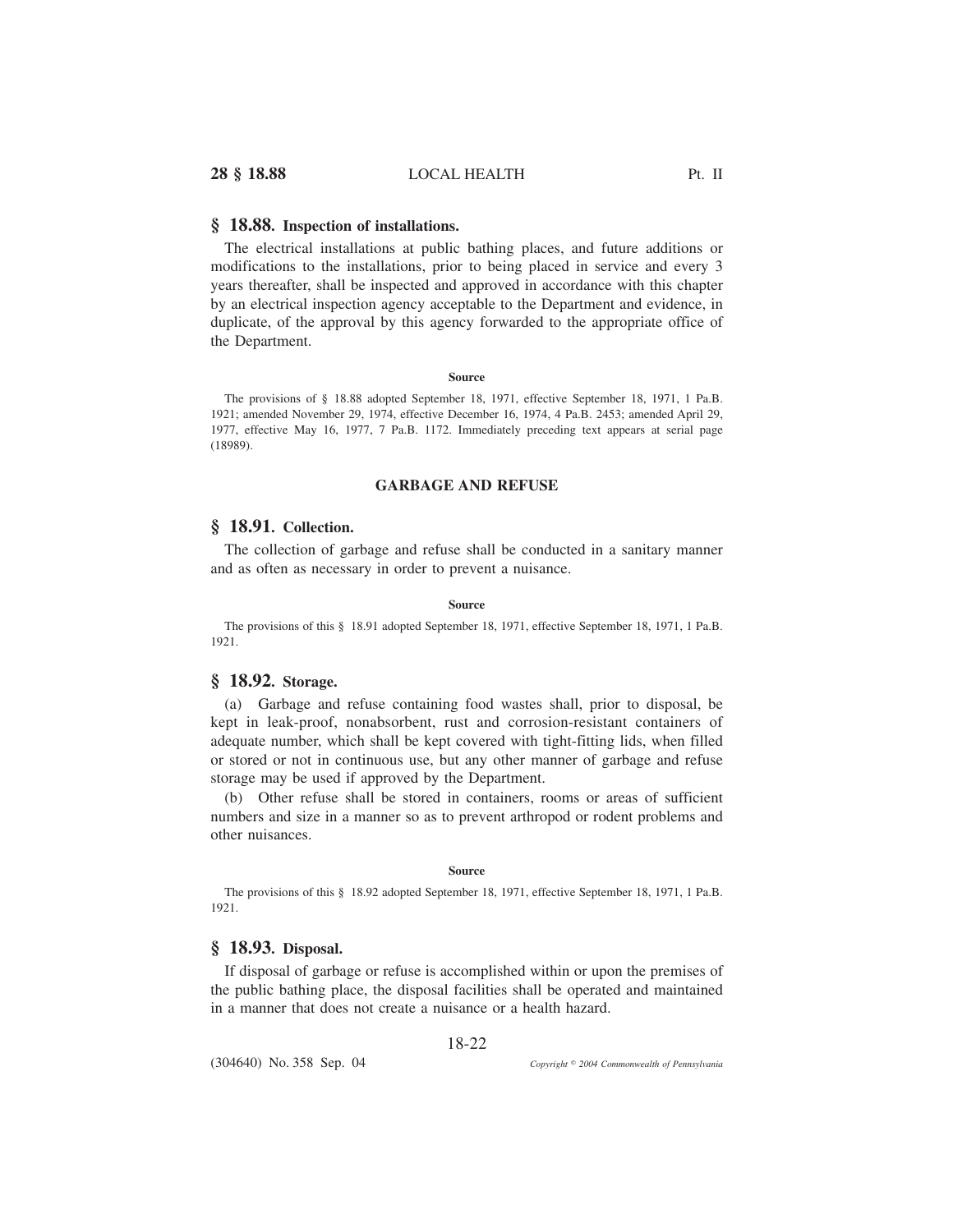The provisions of this § 18.93 adopted September 18, 1971, effective September 18, 1971, 1 Pa.B. 1921; amended November 29, 1974, effective December 16, 1974, 4 Pa.B. 2453. Immediately preceding text appears at serial page (14142).

# **§ 18.94. Cleaning of area.**

Adequate cleaning facilities shall be provided, and each container, room or area, shall be thoroughly cleaned after each emptying or removal of garbage and refuse.

### **Source**

The provisions of this § 18.94 adopted September 18, 1971, effective September 18, 1971, 1 Pa.B. 1921.

(304641) No. 358 Sep. 04